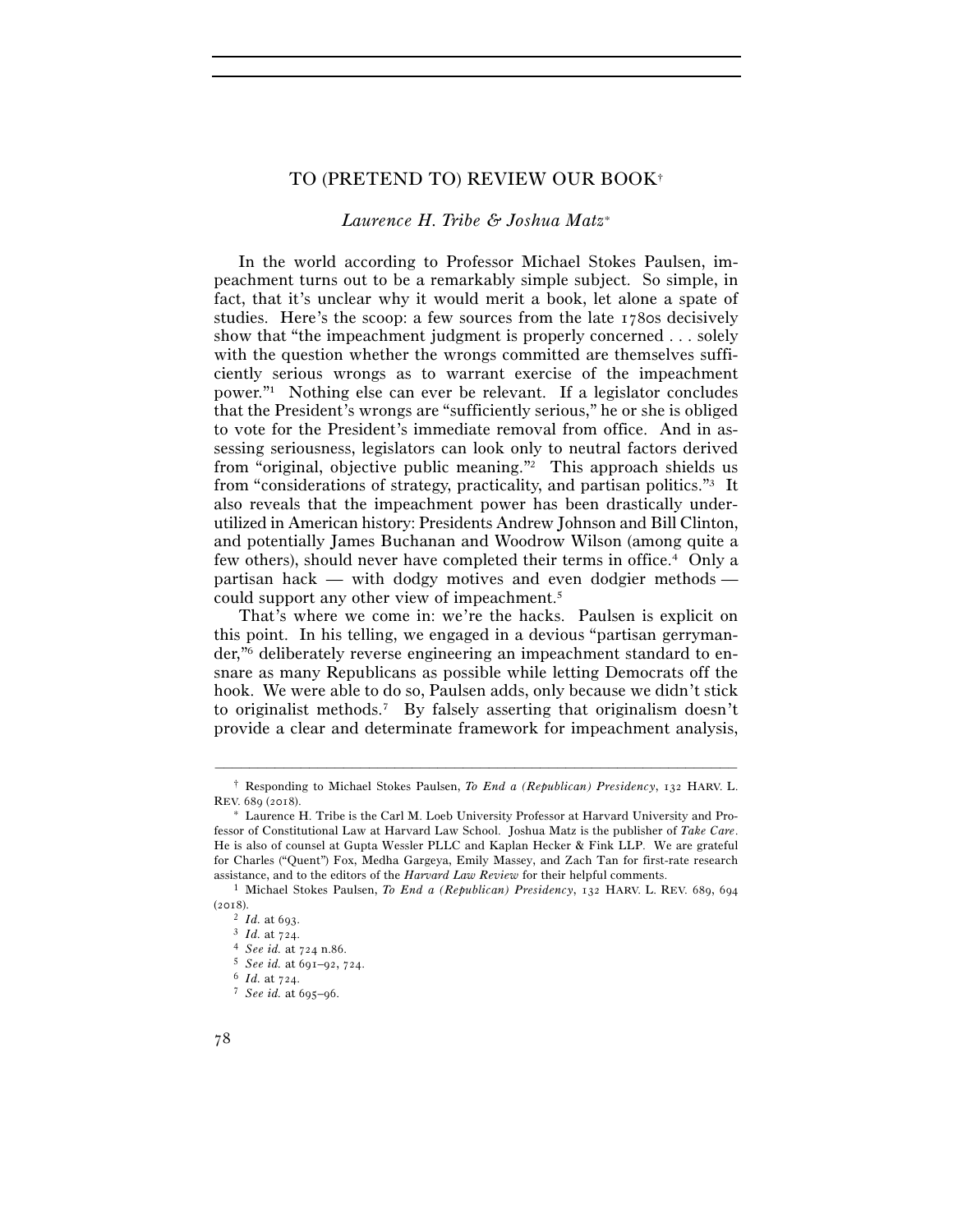we invented judgment calls vulnerable to partisan manipulation.8 And then we engaged in precisely such skulduggery, making up new standards and invoking irrelevant considerations. But, alas, we did a bad job. Having written a whole book to oust President Donald J. Trump while saving President Clinton's legacy, we stumbled at the finish line first by offering "contradictory warnings" about the strategic risks and political wisdom of impeachment, and then by failing to demand President Trump's removal.9

Paulsen blends accusations of willful bad faith with insinuations of scholarly and strategic incompetence. These aren't minor charges. You might therefore expect that Paulsen would have engaged seriously with our arguments. If so, you'd be disappointed. As one of our colleagues candidly remarked, "it's almost like he didn't read the book." In accusing us of methodological dishonesty, Paulsen repeatedly and egregiously misdescribes our thesis, reasoning, and conclusions. He then ignores entire sections of the book that refute core premises of his "naïve" view.10 Throughout, he rips text out of context to complain about contradiction. In short, he has reviewed a book that we didn't (and wouldn't) write. And he has accompanied that "review" with a supposedly originalist theory of impeachment that is neither originalist nor persuasive.

We are happy to engage in a debate about the proper approach to questions of impeachment. These are exceptionally difficult issues. Our own thinking about them is still evolving. We therefore welcome good faith, well-reasoned criticism of our book. But Paulsen's essay — in particular, Part  $III$  — is no such thing. And at the risk of inadvertently lending undeserved credibility to Paulsen's essay, we will address his many errors in detail. We do so to ensure that readers are not led astray, either by his "review" or by his own theory of impeachment. We also see this as an opportunity to reflect upon the steady, unavoidable importance of good judgment — by many actors and in many settings over the course of a presidential impeachment process.

At bottom, Paulsen's account of impeachment seeks to deny, isolate, or automate as many instances of judgment as possible, leaving only a single question for a single actor: in the eyes of Congress, did the President commit a sufficiently serious and wrongful act to require his removal? This framing is meant to keep the legislature maximally shielded from potentially corrupting influences. But it comes at an intolerable cost. In his zeal to deny the necessity or validity of any other judgments, Paulsen misreads the Constitution, constructs an indefensible account of impeachable offenses, and denies the discretion vested in Congress (and, through it, the American people) to decide the nation's fate in times of presidential tyranny. Paulsen also fails to address many of the most

<sup>8</sup> *See id.* at 704–<sup>05</sup>. 9 *Id.* at <sup>716</sup>. 10 *Id.* at 693.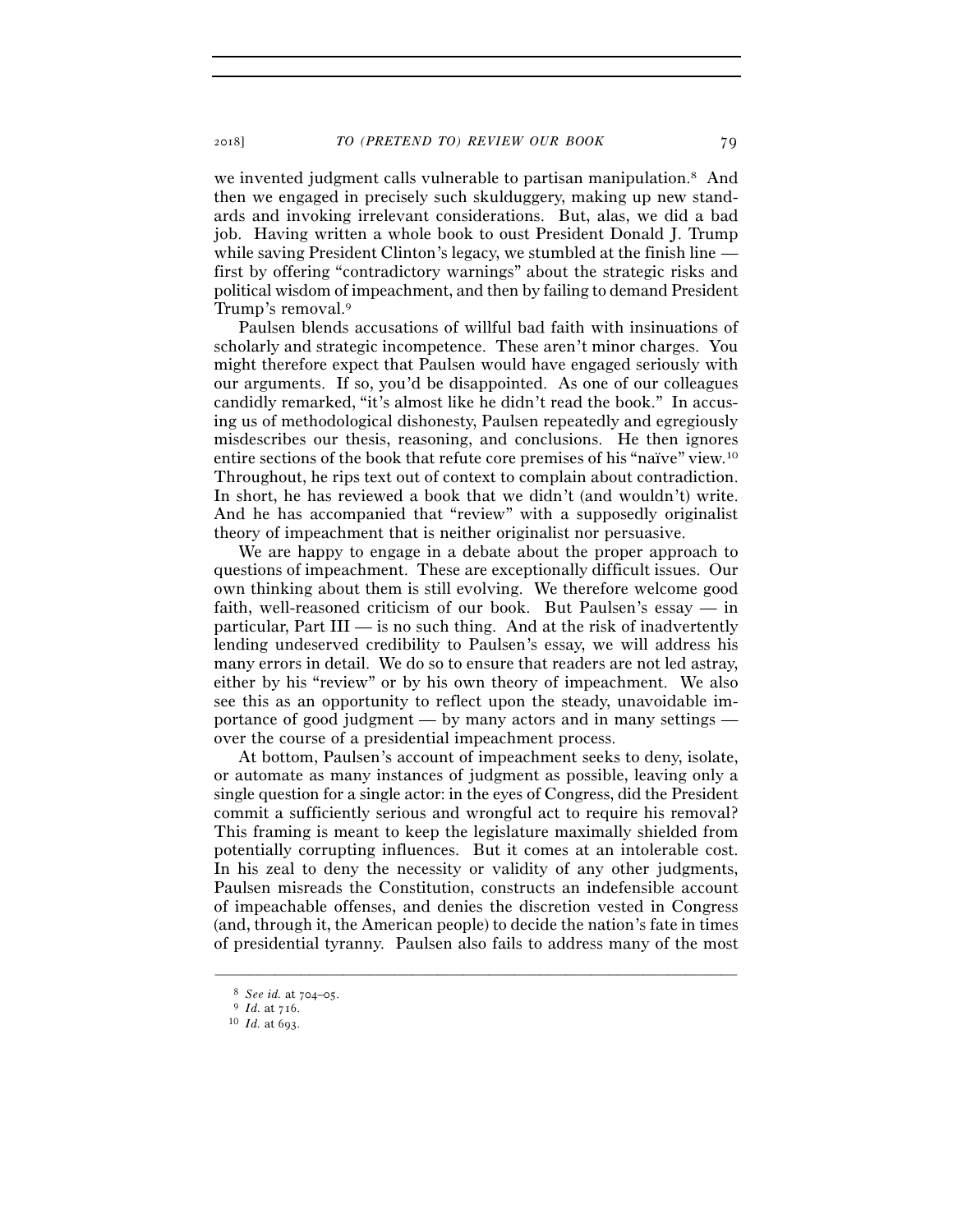# 80 *HARVARD LAW REVIEW FORUM* [Vol. 132:78

important actors and decision points in an impeachment process; declines to recognize key questions bearing on the real-world conditions that make an impeachment possible; forbids any political consideration of the consequences we might endure from impeaching or failing to impeach a President; and misses the profound connection between impeachment and democracy.

When it comes to the impeachment power, we cannot escape a horde of tough judgments. As scholars and citizens, the Constitution calls upon us to grasp that fact and face it head on. We wrote our book in recognition of that reality. Paulsen wrote his review in denial of it.

## I. WHY WE WROTE THIS BOOK

Paulsen asserts that "[f]rom start to finish, [our] book is about the prospects for impeaching and removing Trump."11 This unyielding focus on the current President is (apparently) leavened only by the fact that we "are nearly as obsessed with Clinton."12 Never mind that Paulsen spends more time on Clinton in his 36-page review than we do in our 245-page book. Set aside the fact that we say virtually nothing about President Trump in three out of six chapters (and address President Trump in only a few sections of the remaining three). Paulsen is *certain* that our goal in writing this book was to end Trump's presidency and validate President Clinton's acquittal. Everything else is epiphenomenal — or, worse, duplicitous.

We won't keep you in suspense: Paulsen is completely wrong.

As recognized by every reviewer *other* than Paulsen (including a number of principled conservatives), our main goal in writing *To End a Presidency* was to identify the many judgment calls in any impeachment process and to offer a reasoned, cautious framework for thinking about them.13 Obviously, President Trump's election was an impetus for this

<sup>11</sup> *Id.* at <sup>707</sup>. 12 *Id.* at <sup>708</sup>. 13 *See, e.g.*, David Frum, *Impeachment Is Not the Answer*, THE ATLANTIC (May 22, 2018), https://www.theatlantic.com/ideas/archive/2018/05/impeachment-is-not-the-answer/560855/

<sup>[</sup>https://perma.cc/E9T3-NXHQ]; *How to Impeach a President*, THE ECONOMIST (May 12, 2018), https://www.economist.com/books-and-arts/2018/05/11/how-to-impeach-a-president

<sup>[</sup>https://perma.cc/8G3N-HBV2]; K. Sabeel Rahman, *There Are No Shortcuts for a Democracy in Crisis: On the Limits of Impeachment Talk*, TAKE CARE (June 7, 2018), https://takecareblog.com/blog/there-are-no-shortcuts-for-a-democracy-in-crisis-on-the-limits-of-

impeachment-talk [https://perma.cc/N3VN-PF45]; Jennifer Rubin, *The Most Important Book on Impeachment in Decades*, WASH. POST (May 14, 2018), https://wapo.st/2rIQO7V [https://perma.cc/7UE5-MTKB]; Richard Salomon, *Navigating the Use of Impeachment*, N.Y. JEWISH WEEK (May 18, 2018, 12:40 PM), https://jewishweek.timesofisrael.com/navigating-theuse-of-impeachment/ [https://perma.cc/D5E5-79GZ]; Ganesh Sitaraman, *Impeaching Trump: Could a Liberal Fantasy Become a Nightmare?*, THE GUARDIAN (May 22, 2018, 6:00 AM), https://www.theguardian.com/commentisfree/2018/may/22/donald-trump-impeach-book-to-end-apresidency [https://perma.cc/G35N-XTAQ].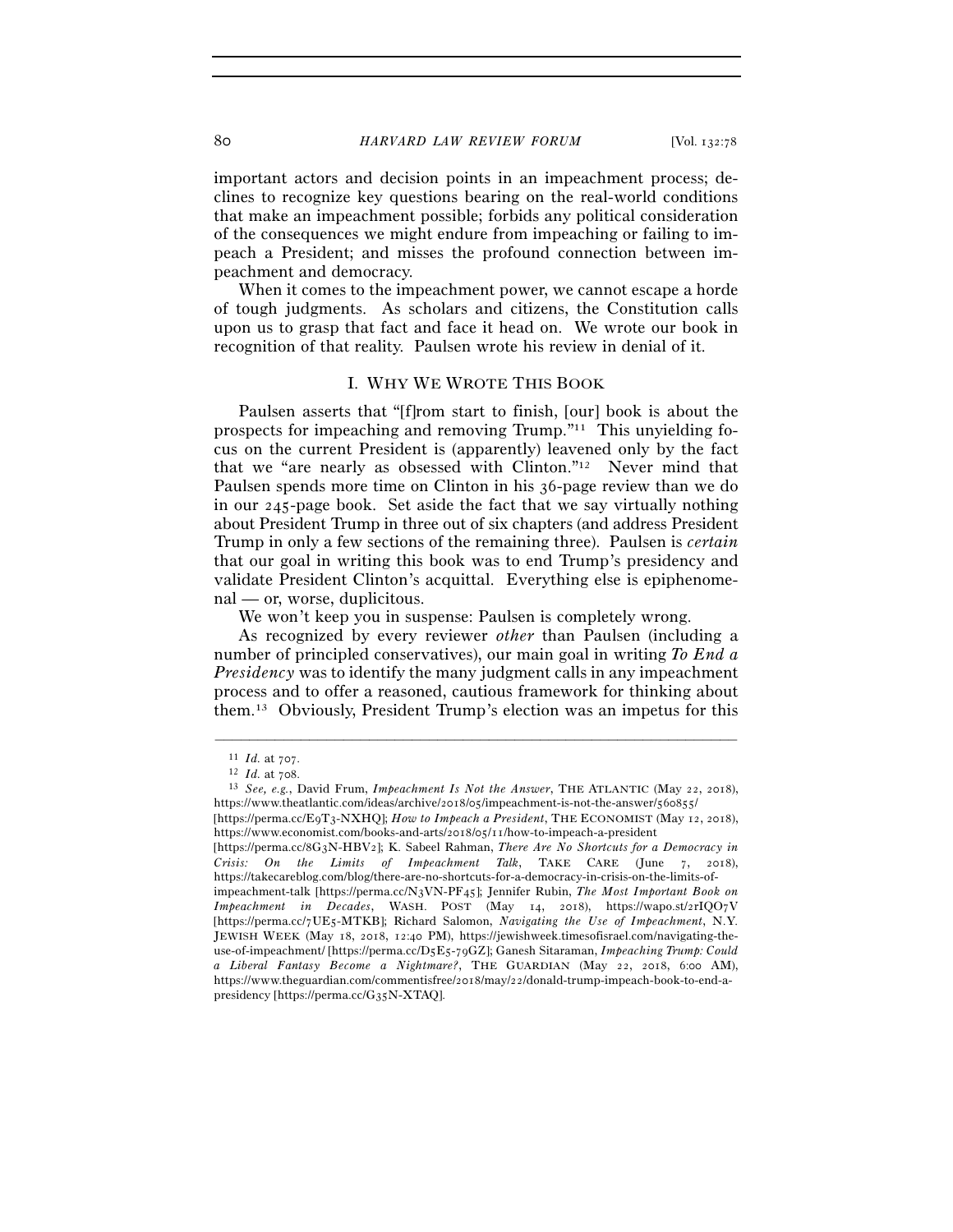undertaking. "It's now clear," we explain, "that as long as Trump holds the nation's highest office, Americans will actively debate his impeachment."<sup>14</sup> Because that debate will occur in a "highly unstable climate" of "political polarization, incendiary rhetoric, and widespread anxiety," there is a particularized need for a "cool and evenhanded reflection" on "impeachment's role in the US constitutional order."15 But our motives for writing the book also extend far beyond President Trump. As we discuss in Chapters Five and Six — which Paulsen all but omits from his review — a variety of unhealthy trends have conspired in recent years to make "impeachment talk" a weapon of first resort in partisan combat.16 This degradation and normalization of impeachment has encouraged wildly unrealistic expectations on both sides of the aisle about its capacity to either save or destroy our political system.17 These developments have also fueled "promiscuous, hyperpartisan, and implausible calls for impeachment that reinforce (and accelerate) a cycle of broken politics."18 The perverse result is that a power designed to save our democracy from presidential tyranny is serving mainly as a catalyst of hardball politics and democratic dysfunction.19

We firmly believe that Americans can reverse this destructive trend. But to do so, they must "unlearn[] bad lessons of the recent past and adopt<sup>[]</sup> a saner, more discerning mindset," in which "[i]mpeachment [is] treated as a last resort in times of crisis — not as a knee-jerk response to hints of misconduct."20 To facilitate that development, and to promote levelheaded dialogue, we sought to "map out and address the big questions presented by any impeachment," while exploring "how the impeachment power has shaped (and been shaped by) the broader architecture of our legal and political systems."<sup>21</sup> As we observe in the book's preface, this effort required us to "take seriously the fraught political path toward impeachment; the intricacies of prosecuting, defending, and adjudicating an impeachment case; and the importance of anticipating and seeking to minimize disruptive consequences that may follow."22 It also led us to "highlight the many decision makers involved and the many decision points they face."<sup>23</sup> Ultimately, we wrote our book to "identify general principles and frameworks" — based in law, history, and political theory — that can "serve as a basis for bipartisan discussion in this divisive era."<sup>24</sup> Put differently, we wrote our book to help

<sup>&</sup>lt;sup>14</sup> LAURENCE TRIBE & JOSHUA MATZ, TO END A PRESIDENCY, at xi (2018).<br>
<sup>15</sup> *Id.* at xii.<br>
<sup>16</sup> *Id.* at 214–15.<br>
<sup>17</sup> *See id.* at 177.<br>
<sup>18</sup> *Id.* at 239.<br>
<sup>19</sup> *See id.* at 214–16.<br>
<sup>21</sup> *Id.* at 240.<br>
<sup>21</sup> *Id.* at xw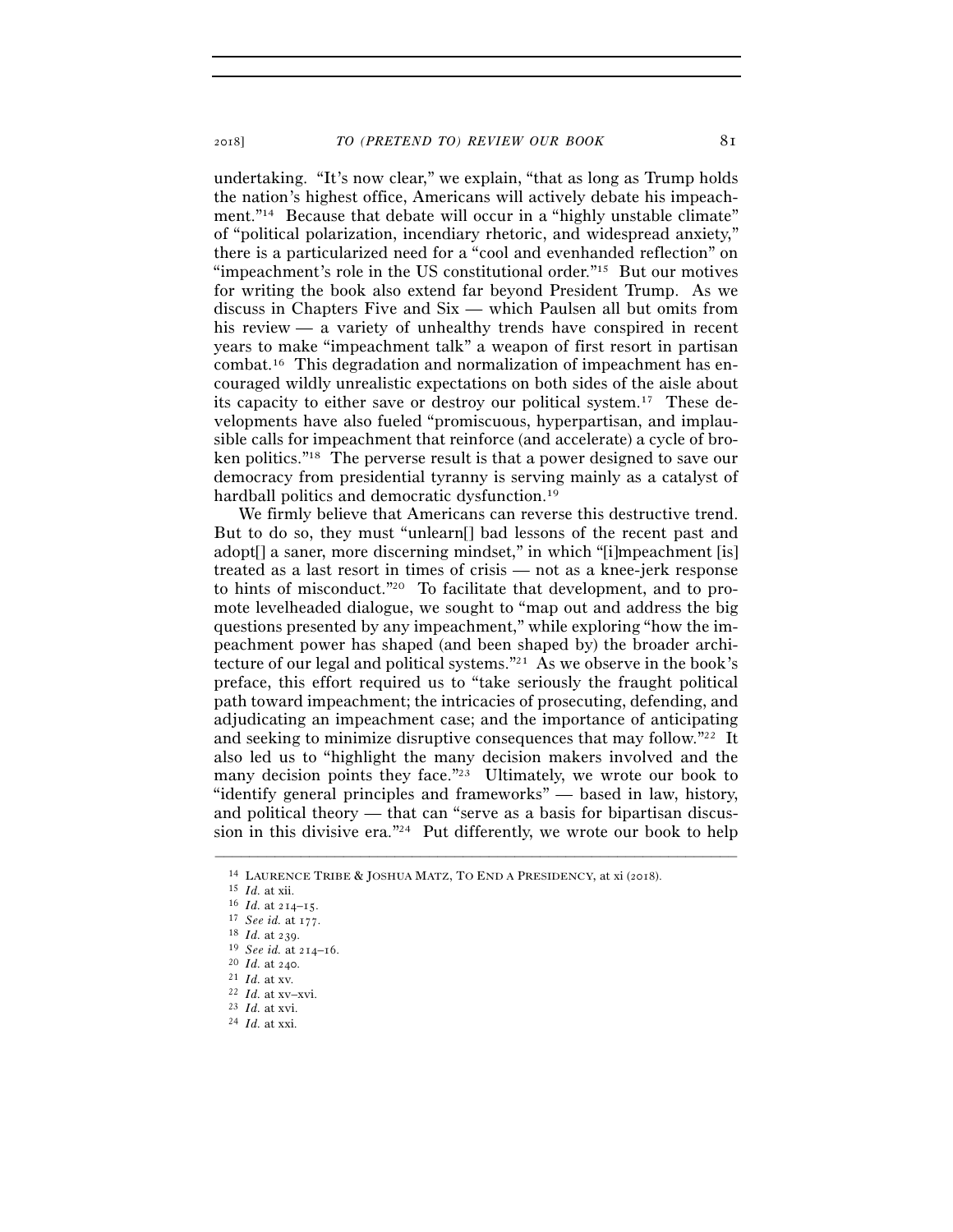the American people make good judgments when impeachment comes up (which, these days, it always does).

We crystallized many of these points in our conclusion, which — true to form — Paulsen completely ignores. With apologies for the lengthy block quote, these paragraphs reflect the core thesis of our book:

In calling for a clear-eyed view of impeachment, we have emphasized realism over fantasy. Impeachment is neither a magic wand nor a doomsday device. Instead, it is an imperfect and unwieldy constitutional power that exists to defend democracy from tyrannical presidents. Deploying this emergency measure always requires extensive national deliberation, as well as agreement from many Americans who originally supported the disastrous leader. Further, even when successfully invoked, impeachment serves only to end a presidency. It doesn't fix the democratic decline that brought a tyrant to power. It doesn't undo the havoc he wreaked while in office. And it doesn't forestall the trauma of expelling him through such extraordinary means. In the wake of an impeachment proceeding, "We the People" must set our world aright.

Maintaining a realistic mindset is important because the Impeachment Clause demands that we exercise sound political judgment — especially at times of crisis. That isn't possible when the public ascribes miraculous powers to impeachment; treats it as a weapon of partisan warfare; or seeks to shift responsibility to the Framers, the pollsters, or the criminal code. Facing the impeachment power head on, with all its complexity and limitations, can be frustrating. But as Andrew Shepherd warned in *The American President* (an Aaron Sorkin film), "America ain't easy. America is advanced citizenship." There are no small mistakes when it comes to ousting a president. It's crucial to get these decisions right.

And as we've seen, impeachment-related judgments are not limited to final votes in the House and Senate. They encompass innumerable choices that arise before, during, and after any hearings on Capitol Hill. On many of these issues, the Constitution says little — or nothing at all. The public must therefore rely upon its general understanding of politics and democracy, sharpened by an appreciation of impeachment's history and purpose.<sup>25</sup>

Simply stated, our book exists to frame a serious dialogue about impeachment's capacity to preserve or undermine American democracy. Paulsen's review says nothing about this thesis. Yet the entire structure of our book points straight toward it. Drawing heavily on records of the Constitutional Convention, we first explore the origins and purpose of the impeachment power. We next consider what conduct is impeachable as "high Crimes and Misdemeanors." That leads to an exploration of Congress's all but unbounded discretion in deciding whether (and when) to remove presidents who have committed impeachable offenses. Our fourth chapter explores impeachment practice in Congress and the factors that appear to have influenced legislative judgments. We then step

<sup>25</sup> *Id.* at 236–37.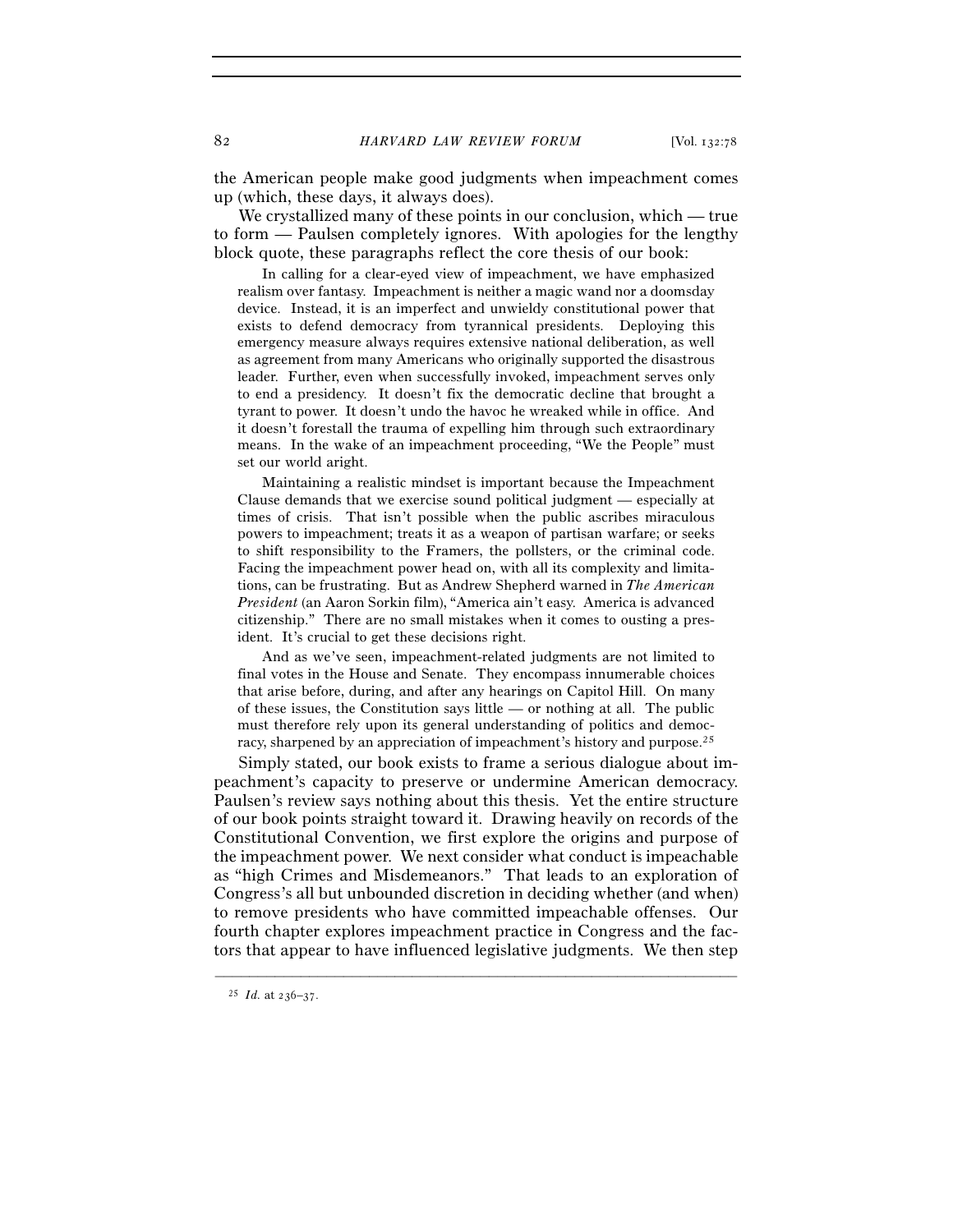back, offering a broad survey of "impeachment talk" in American history and a critique of the "permanent impeachment campaign" that has taken shape over the past two decades.26 Finally, we ask whether a power premised on political consensus can operate effectively — or may instead operate destructively — in this age of partisan polarization.

Of course, several sections of the book address President Trump; it would have been nuts to exclude him. We pull no punches in criticizing President Trump's many abuses of power and identifying alleged impeachable offenses that deserve closer attention. "But this book," we state unequivocally in the Preface, "is *not* a brief for removing Trump."27 To the contrary, we repeatedly emphasize the need for further investigation before deciding whether President Trump has committed "high Crimes and Misdemeanors."28 We explain why some of President Trump's supposed impeachable offenses do *not* satisfy the standard set forth in Article II.29 And we examine an array of considerations that might cut against deploying "impeachment talk" — or full-blown impeachment hearings — in response to President Trump's misdeeds.30

Because he is determined to treat our book as part of a plot against President Trump (and Republicans everywhere), Paulsen points to this cautious analysis as proof that we "lack the political courage of [our] constitutional convictions."31 Again, he is wrong. And again, his wrongness speaks to a central misunderstanding of our project.

Simply put, we wrote *To End a Presidency* because of our "constitutional conviction[]" that an engaged, thoughtful citizenry is essential to the salvation of American democracy. The villain of our book is not Donald Trump. It is democratic decline and the role that fantastical thinking about impeachment has played in that process. Our hero is not Bill Clinton (whom we barely mention). It is every American committed to "[t]ranscending forces of decay, disinformation, and disunion."32 David Frum saw this clearly in his review of our book: "It is an aspirin to cool a political fever, and a hopeful summons to defend an imperiled democracy with a renewed and enlarged commitment to democratic action."33

Paulsen's criticism thus rests on a profound misunderstanding of *To End a Presidency*. He neither mentions nor engages with our detailed account of why we wrote the book. He never pauses to ask why we included whole chapters that seem inexplicable under his description of our purpose. Instead, he excludes more than half the book from his

<sup>26</sup> *Id.* at 152–53.<br>
27 *Id.* at xxi.<br>
28 *See id.* at 58–59.<br>
29 *See id.* at 65–66, 188.<br>
30 *See id.* at 200–21.<br>
31 Paulsen, *supra* note 1, at 717.<br>
32 TRIBE & MATZ, *supra* note 14, at 241.<br>
33 Frum, *supra* note 13.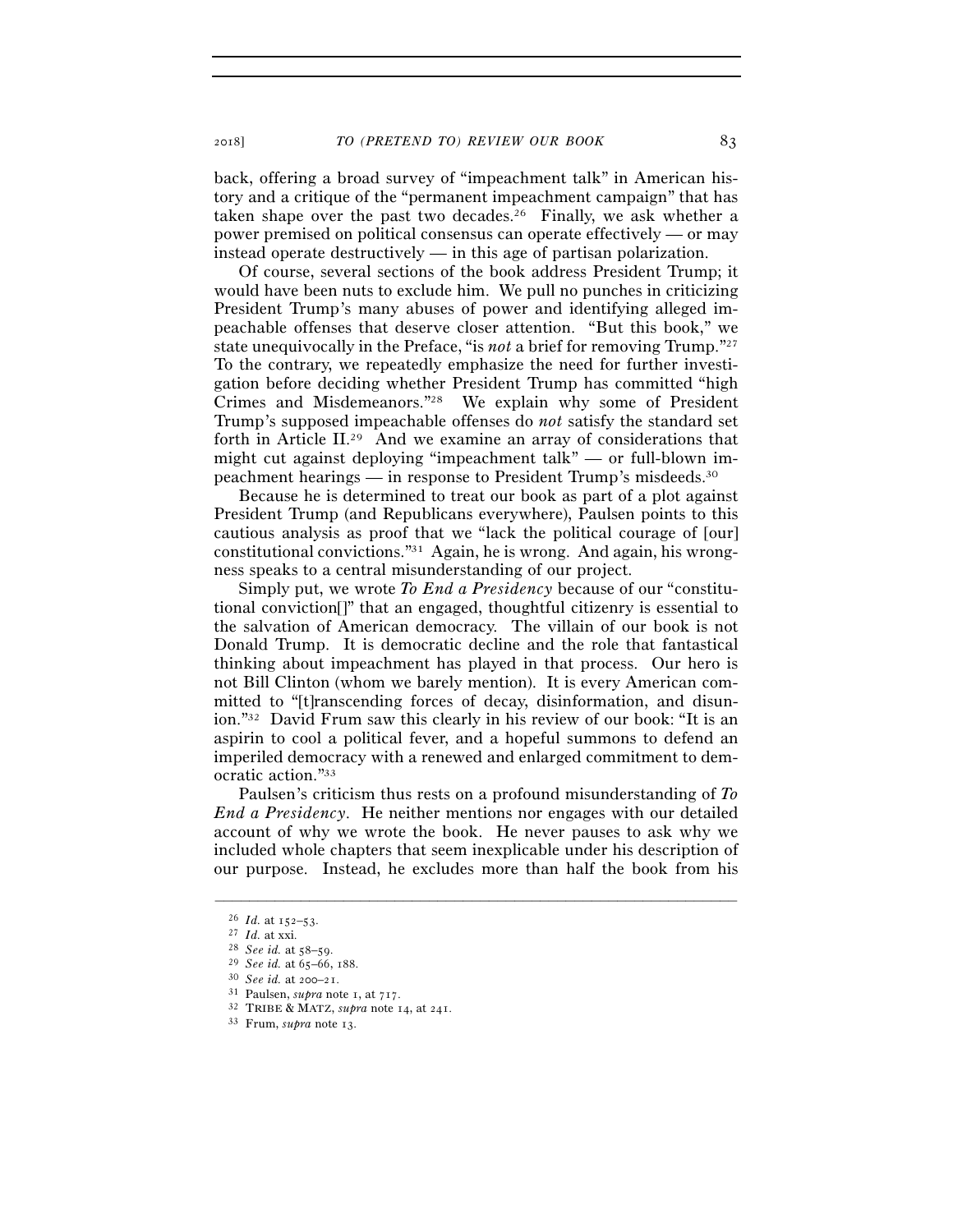review, offers a pejorative account of our objectives, and then treats our failure to achieve those goals as proof of cowardice or incompetence (rather than as proof of his own error). It's a pity he chose to write the review that way. This approach misses the whole point of our project.

#### II. IDENTIFYING IMPEACHABLE OFFENSES

Most of Paulsen's review focuses on the criteria for defining impeachable offenses. Although he agrees with us on many important points, he assails us for departing from an *exclusively* originalist account and for describing a few specific factors as relevant to defining "high Crimes and Misdemeanors." In this Part, we first consider Paulsen's alleged reliance on originalist methodologies. We then briefly reprise our own view of impeachable offenses. Finally, we address Paulsen's insulting allegation that our analysis is deliberately, deviously partisan. As will become clear, Paulsen's failure to engage with our arguments and repeated mischaracterization of our position led his review hopelessly astray.

#### *A. Paulsen's "Originalist" Account of Impeachable Offenses*

We have no quarrel with looking to original public meaning in seeking to understand the impeachment power. Indeed, we do so ourselves throughout *To End a Presidency*. But as we explain at length, the problems with relying *solely* on original public meaning to define "high Crimes and Misdemeanors" are substantial and insurmountable.34 To start, although this phrase had accumulated centuries of intellectual baggage in England, "it's unlikely that Americans in the 1780s knew the details of four hundred years of technical English learning" on the subject.35 Certainly there is insufficient evidence of a widespread public assimilation of English meaning to treat it as authoritative. Moreover, "the colonists — and then the Framers — transformed impeachment when they ripped it from its English roots," altering core premises of this ancient power in ways that "weaken the relevance of English practice."36 In our view, this is a key point: under the Constitution, unlike in England, impeachment is "about political accountability and popular sovereignty, not criminal punishment and parliamentary supremacy."37 As Alexis de Tocqueville and Justice Story both noted in the 1830s, American impeachment rests on profoundly different premises (and involves very different judgments) than any European analogues.<sup>38</sup>

<sup>34</sup> *See* TRIBE & MATZ, *supra* note 14, at xix–xx, 12–16, 34–<sup>38</sup>. 35 *Id.* at 40–<sup>41</sup>. 36 *Id.* at <sup>40</sup>. 37 *Id.*<sup>38</sup> *See* ALEXIS DE TOCQUEVILLE, DEMOCRACY IN AMERICA <sup>135</sup>–39 (Boston, John Allyn 1882); 1 JOSEPH STORY, COMMENTARIES ON THE CONSTITUTION OF THE UNITED STATES § 785, at 554–55 (Boston, Little, Brown & Co. 1873).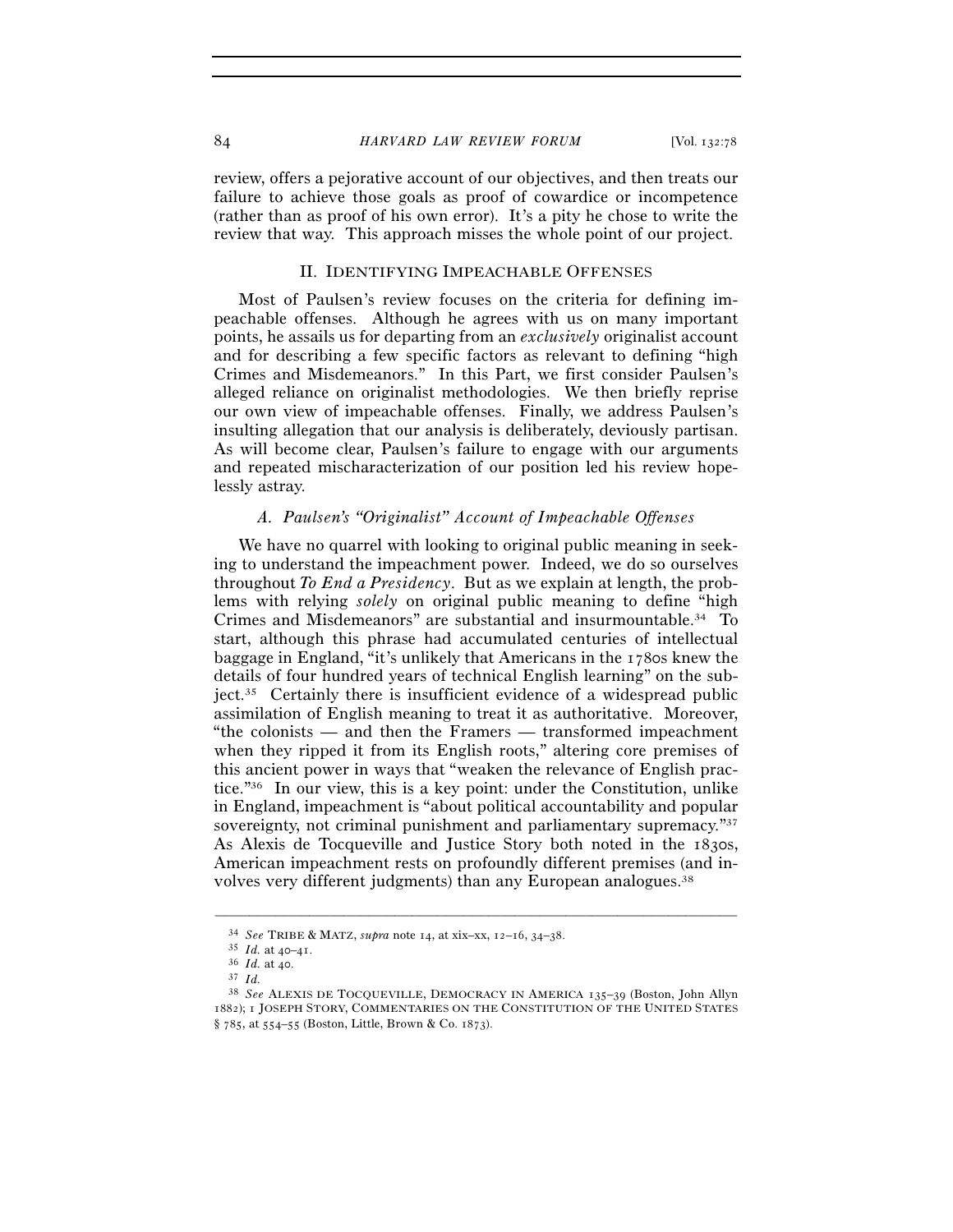At the Constitutional Convention, very few delegates addressed impeachable conduct at all. None did so in detail, and we don't know whether the views of those who spoke are representative of all thirtynine men who signed the Constitution. Further, the relevant colloquy was famously brief. As Professor Cass Sunstein notes, "there was apparently no discussion of just what 'other high crimes and misdemeanors' meant. Those words seem to be a bit like the cavalry, coming at the end to save the day."39 While we can extrapolate from some of the surrounding discussion, a few pages of scattered, inconsistent dialogue in the Convention records simply cannot support strong claims about impeachable offenses.

Looking beyond Convention Hall, "the definition of impeachable conduct was barely discussed at most state ratifying conventions," except at a very high level of generality.40 Moreover, "[g]iven the diversity of state impeachment practice, it's likely that Americans around the country had divergent understandings of the Impeachment Clause that they ratified."41 In fact, "[e]ven individual Framers were at times inconsistent."42 For example, "[j]ust two years after objecting to 'maladministration' [as the operative term for impeachable offenses], [James] Madison apparently reversed course."43 "Speaking in the First Congress about presidential power, [Madison] opined that 'the wanton removal of meritorious officers would subject [the president] to impeachment and removal' for 'an act of maladministration.'"44 It would appear that President Madison, who participated in the debate leading to the adoption of "high Crimes and Misdemeanors," didn't assign enduring significance to the Convention's precise choice of language.

Consistent with the conclusion that "high Crimes and Misdemeanors" lacked a clear, accepted "original meaning," citizens and legislators in the late 1700s and early 1800s called for impeachment over a dizzying array of alleged offenses. As we recount in the book:

A nonexhaustive list from that period includes (1) John Adams's extradition of a mutinous British Navy sailor to England, amid rumors that the sailor was a captured American; (2) Thomas Jefferson's supposed "deliberate neglect" in failing to appoint a Collector of the Port of Boston; (3) Andrew Jackson's contested decision to withdraw federal deposits from the Bank of the United States; (4) John Tyler's alleged misuse of the veto power; (5) Franklin Pierce's refusal to intervene militarily against pro-slavery forces in

 $^{39}$  CASS R. SUNSTEIN, IMPEACHMENT: A CITIZEN'S GUIDE 47–48 (2017).  $^{40}$  TRIBE & MATZ, *supra* note 14, at 37.  $^{41}$  *Id.*  $^{42}$  *Id.*  $^{43}$  *Id.* 

<sup>43</sup> *Id.* 44 *Id.* (second alteration in original).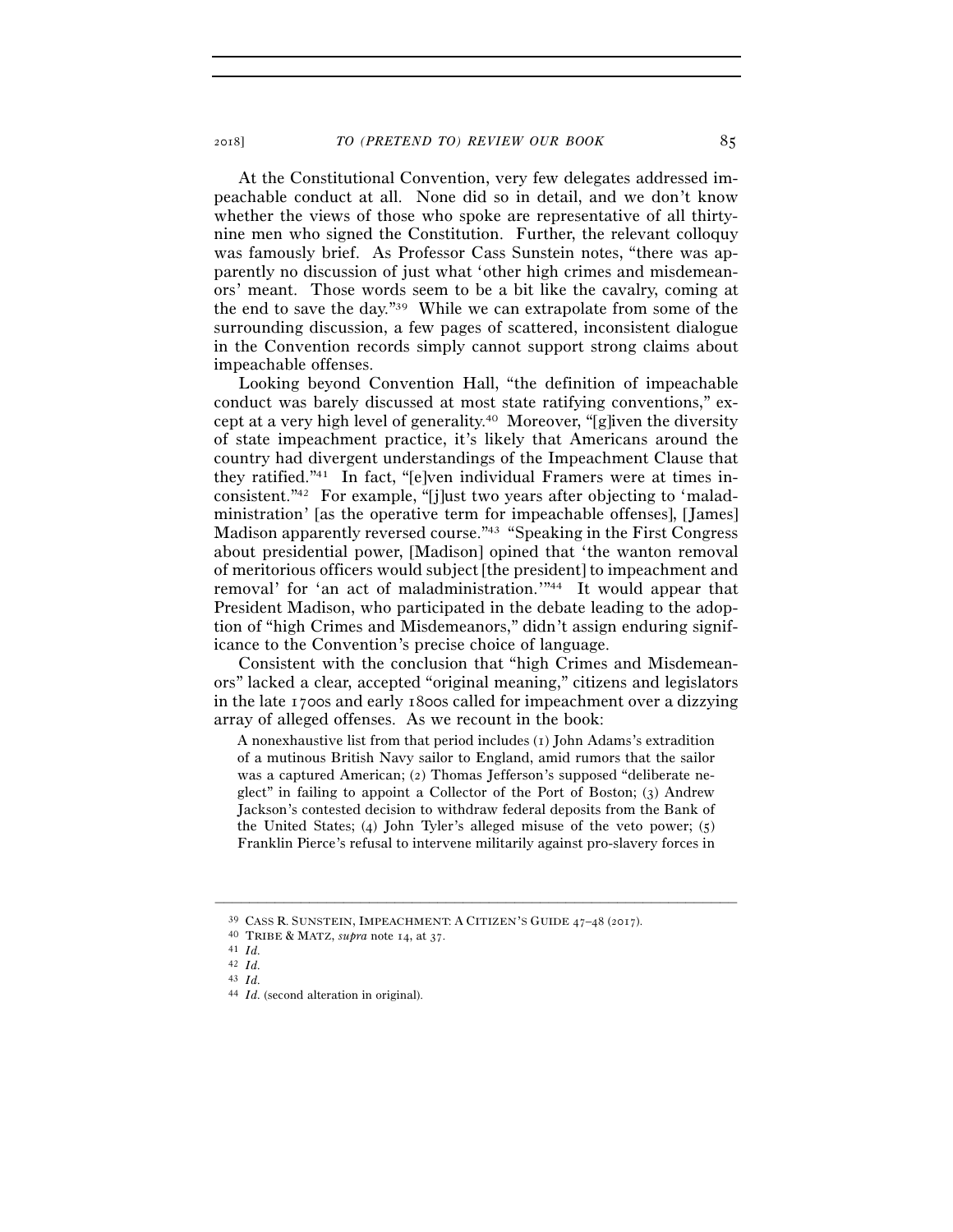"Bleeding Kansas"; and (6) James Buchanan's suspected involvement in corrupt deals with members of Congress.45

The records of these debates do not reveal any settled understanding. If anything, they reveal profound and deeply politicized disagreements on this issue from the very outset — including among the Framers themselves.

True to form, Paulsen offers little substantive response to our extended explanation of why original public meaning alone is an insufficient guide to defining the phrase "high Crimes and Misdemeanors."46 Nor does he consider our more general arguments about the impropriety of total reliance on originalism in assessing when and where to deploy the impeachment power, given that many factual, legal, and structural constitutional premises of the original understanding no longer hold true.47 Instead, Paulsen offers nothing but general encomia to originalism and platitudes about its unparalleled ability to discipline interpretation.48 He accompanies this praise for his favorite methodology with a wholly conventional summary of roughly a dozen Founding-era sources, which supposedly serve to "confirm a uniformly broad understanding of 'high Crimes and Misdemeanors.'"49

And then, without citing a *single* source or linking *any* of these specific criteria to evidence of original meaning, Paulsen pulls from his hat seven distinct impeachable offenses. Here's his offering:

The Constitution's original meaning supports a sweeping power of the two houses of Congress to remove officials for conduct *they* judge to be: in serious violation of the Constitution; an abuse or misuse of power lawfully possessed; a serious failure to perform the duties of office faithfully and responsibly; a betrayal of the public trust or compromise of vital national interests; corrupt conduct of any of a number of possible varieties; a serious criminallaw offense incompatible with continuance in public office; or other serious non-criminal personal misconduct.50

We have read Paulsen's review repeatedly and still have no idea where these criteria come from. This isn't to say we think they are wrong; we agree with much of the list (though we think it goes too far in describing several of the appropriate grounds for presidential impeachment). But the notion that these criteria come from "objective public meaning"51 is altogether fanciful. We are aware of no historical source that lists them together as the relevant criteria and Paulsen points

<sup>45</sup> *Id.* at 34–<sup>35</sup>. 46 Paulsen asserts that "the Framers of the U.S. Constitution in fact plainly *did* have the English impeachment standard and practice in mind," but never substantiates that point, never addresses the many and significant transformations wrought by the Americanization of impeachment, and never shows that the original public meaning captured the full English gloss. Paulsen, *supra* note <sup>1</sup>, at 697 n.<sup>26</sup>. 47 *See* TRIBE & MATZ, *supra* note 14, at 14–<sup>16</sup>. 48 *See* Paulsen, *supra* note 1, at 704–<sup>05</sup>. 49 *Id.* at <sup>699</sup>. 50 *Id.* at <sup>693</sup>. 51 *Id.*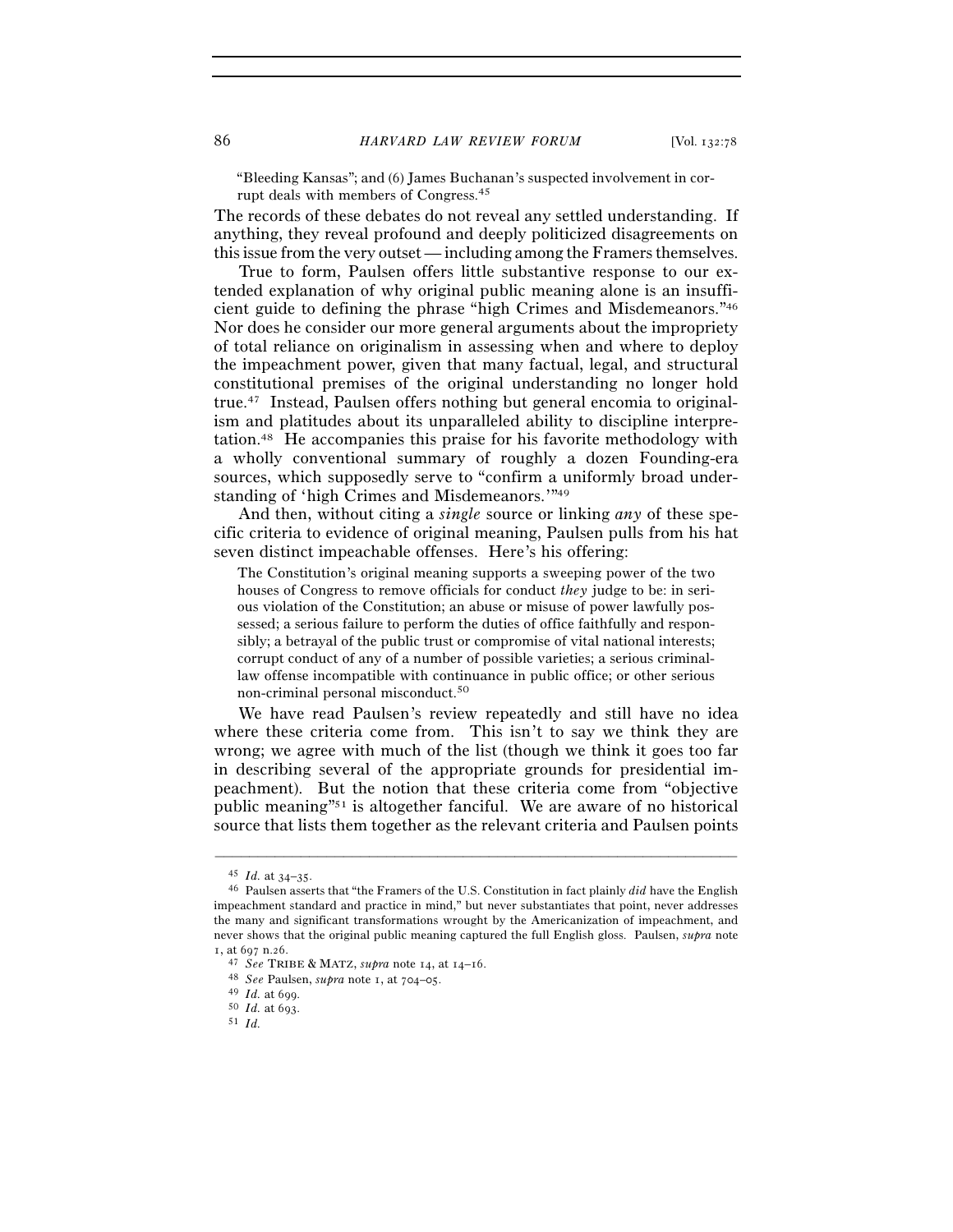us to none. Nor does he link each criterion to evidence of Founding-era public understanding, other than that at an exceptionally (and thus worthlessly) high level of generality.

To be sure, Paulsen cites a sprinkling of seven statements — made at three state ratifying conventions — in which delegates responded to fear of specific presidential misdeeds by opining that impeachment would be appropriate. He also quotes a few lines about the purpose of the impeachment power from the Constitutional Convention (before "high Crimes and Misdemeanors" was adopted as the standard) and from *The Federalist No.* 65 and *The Federalist No.* 66 (which are silent on nearly all of Paulsen's listed criteria). Yet as any minimally-competent historian would emphasize, these sources utterly fail to support Paulsen's sweeping claim of "objective public meaning." That is true for many reasons. There are far too few sources; they come from a decisive minority of state conventions; there is no proof that anyone other than a few elites in a few jurisdictions held these views; there is no proof that even a majority of advocates for ratification of the Constitution agreed with these statements; none of the sources that Paulsen cites enumerates more than one or two of his criteria, and there is no evidence that any speaker (or anyone else) would have agreed on all or even most of them; many of these advocacy-oriented statements, made during debates, were plainly speculative; and the claim of consensus on this list is undermined rather than supported by subsequent statements and practice regarding presidential impeachment in the nation's early decades.

In his determination to prove the merits of originalism — and to deny the need for judgments of our own — Paulsen has dramatically overplayed his hand. Historical sources do not get us to Paulsen's sevenpoint list of impeachable offenses; divining it out of thin air seems a betrayal of the originalist approach he champions.

So, too, does his subsequent assertion that in assessing these criteria, legislators enjoy "broad discretion,"52 but *only* with respect to considering "the seriousness of the believed wrongdoing," including whether the act "*really was* wrong," what "degree of *harm*" it caused, whether it was done "willfully," and whether it was "isolated or reflect<sup>[ed]</sup> instead a *pattern* of recurrent, persistent misconduct."53 Again, we do not dispute this list. In our book, we describe each of these criteria as highly relevant to assessing impeachable offenses — and spend many pages showing how that conclusion follows from constitutional text and structure (needless to say, Paulsen omits any mention of our analysis, even when it supports his conclusions).54 But the idea that this four-step list is

<sup>52</sup> *Id.* at <sup>700</sup>. 53 *Id.* at <sup>719</sup>. 54 *Id.*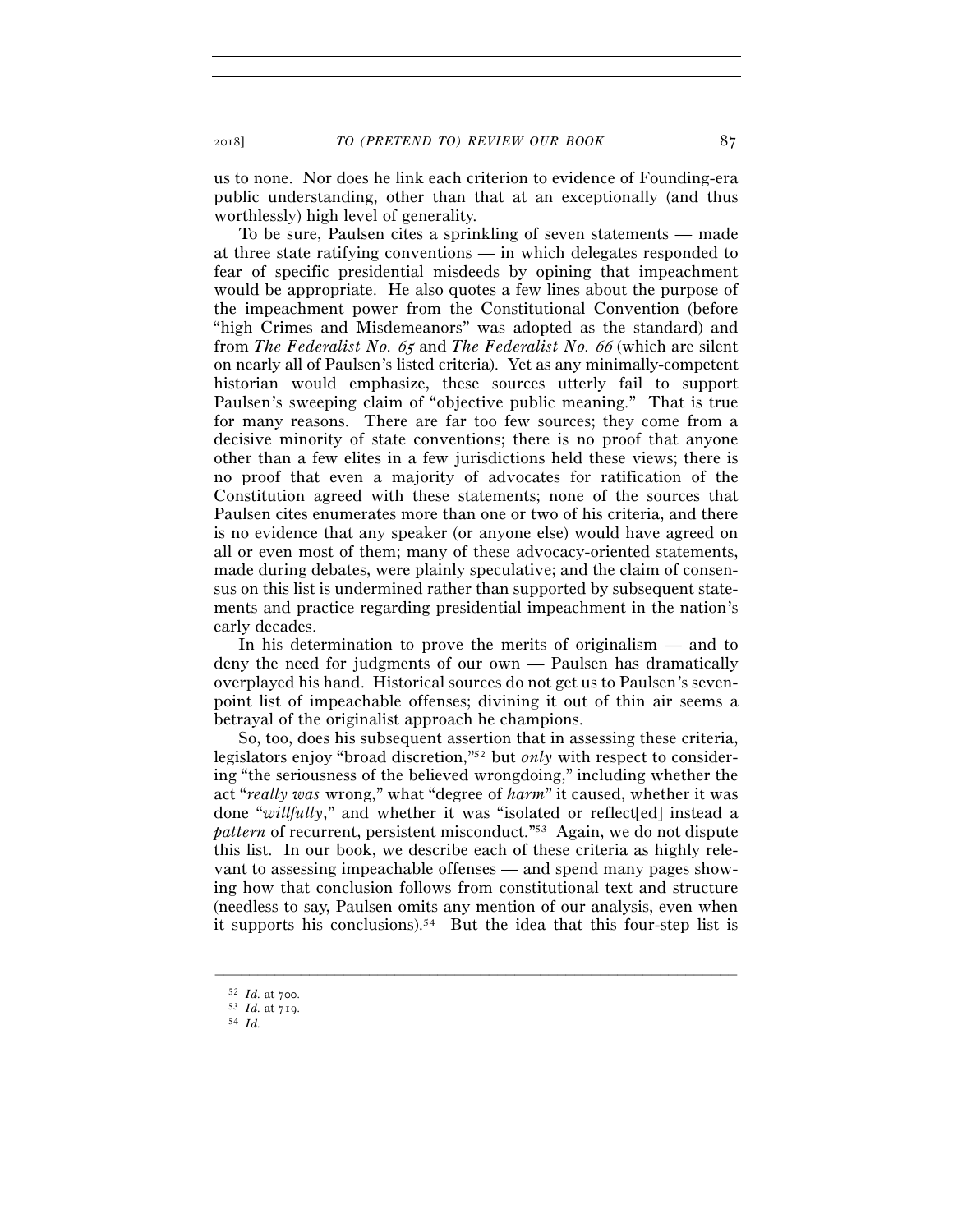*exclusive*, or that it follows from "objective public meaning" alone, is without historical foundation. Paulsen is winging it.

Paulsen frames his review as yet another clash of high-minded, objective originalism against willy-nilly living constitutionalism. Yet this tired and rather tedious framing is incorrect. His own "originalist" position is unsupported by history and shot through with patently unoriginalist arguments. Our book, in contrast, carefully draws what lessons we can from originalism — while recognizing that the Framers did not answer every question.

## *B. Our View of Impeachable Offenses*

You wouldn't guess it from Paulsen's review, but our book spends over forty pages dissecting the meaning of "high Crimes and Misdemeanors."55 This analysis draws carefully on all the traditional tools of interpretation: constitutional text and structure, original public meaning, historical practice, and the purpose of the impeachment power.56 We will briefly summarize our position here, in order to address Paulsen's critique.

To start, we reject the frequent claim that "high Crimes and Misdemeanors" is an empty phrase. As a historical matter, "a broad crosssection of the public has grasped that the Constitution demands wrongdoing of a very high order to justify impeachment . . . [w]e don't live in a system where political differences alone bring an end to four-year presidential terms."57 As a structural matter, the constitutional requirement of a Senate supermajority requires "bipartisan agreement on any particular application" of this standard and thereby "prevent[s] it from being bent out of shape."58 And as an interpretive matter, "[a] fair-minded study of the Constitution and our history *does* reveal some principled insights about the meaning of 'high Crimes and Misdemeanors.'"59

On this last score, we identify "three important points" that follow from the Convention records and that can be fleshed out "by considering the text itself and the structure of the Constitution."60

First, "nobody at the Convention objected to capturing [an openended category of] 'great and dangerous offenses' beyond treason and bribery."61 This signals that the delegates did not secretly have a discrete list of offenses in mind. Drawing on the interpretive principle of

<sup>55</sup> *See* TRIBE & MATZ, *supra* note 14, at 25–<sup>68</sup>. 56 *See id.*

<sup>57</sup> *Id.* at <sup>28</sup>. 58 *Id.* at <sup>126</sup>. 59 *Id.* at 35–<sup>36</sup>. 60 *Id.* at <sup>37</sup>. 61 *Id.*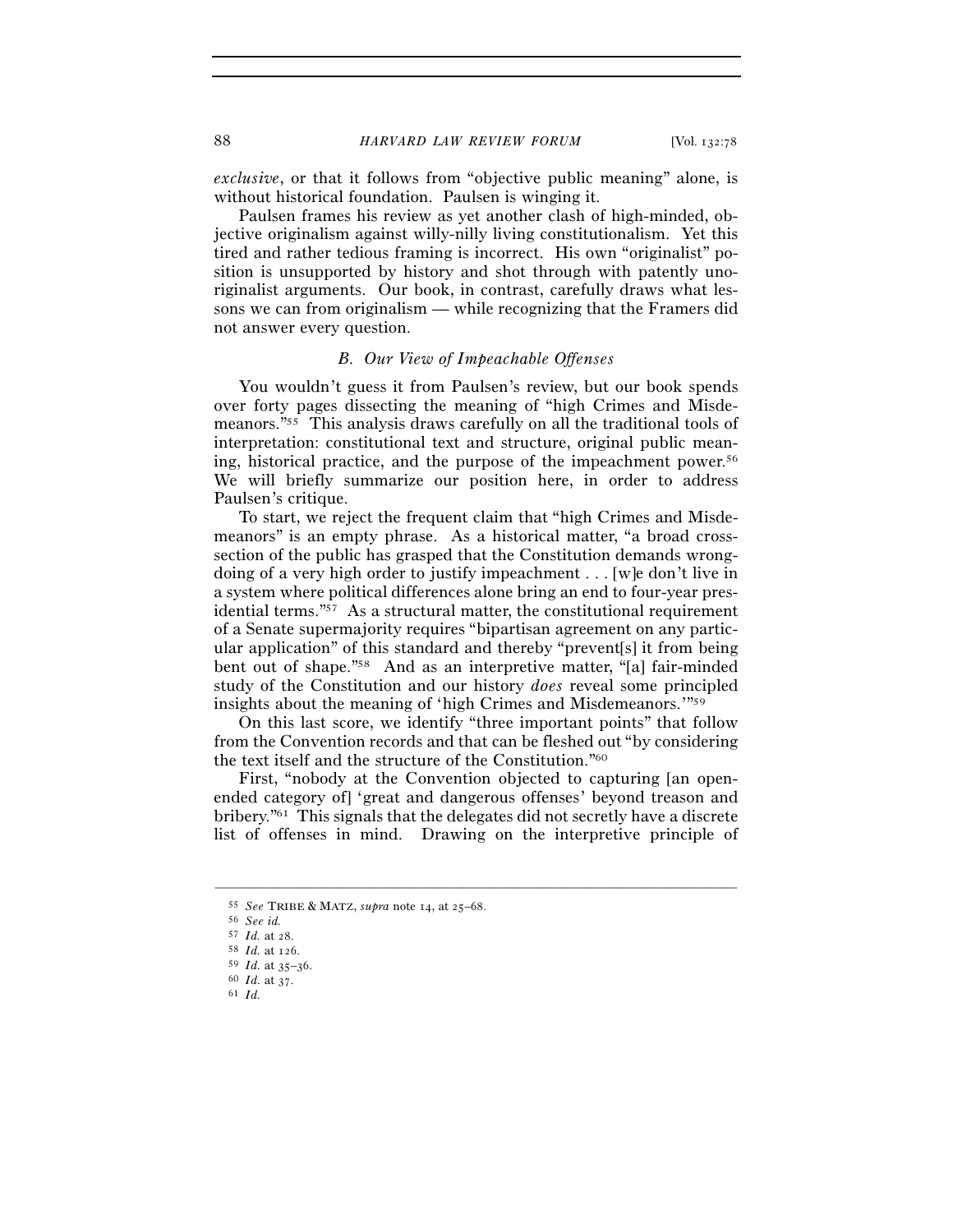*ejusdem generis* — and engaging in a careful study of "Treason"62 and "Bribery"63 — we can identify what sorts of "great and dangerous" offenses are covered.64 Generally speaking, such offenses involve betrayal, corruption, abuse of power, the risk of grave injury, and intentional wrongdoing.65 They also speak to character: someone who would knowingly aid our enemies, or sell out the public interest for private gain, is the kind of person likely to betray us again and who poses an ongoing threat.66

Second, "high Crimes and Misdemeanors" do not capture mere "maladministration," which the Framers consciously rejected as the standard for ending a presidency.<sup>67</sup> There must be actual wrongdoing, not just incompetence or general shabbiness. And this wrongdoing must involve harm to the polity — rather than merely to private persons — as evidenced by use of the word "high."68 The significance of the word "high" here is confirmed by comparison to every other constitutional provision referencing "offenses" or "crimes," none of which uses the word "high."69

Finally, "the Constitution doesn't contemplate impeachment by ambush."70 This principle follows from the Framers' references to evil deeds and deliberate malfeasance. It is also supported by the Bill of Attainder Clause and the Ex Post Facto Clause, which establish principles of fair notice for those who will suffer legislative sanction. "This rule protects the president against impeachment for reasonable, good-faith errors. At the same time, it means that presidents may not plead ignorance of the norms and customs that now define constitutional governance."71

Guided by text, structure, history, and the Convention records, we can thus enumerate key characteristics of "high Crimes and Misdemeanors":

[L]ike treason and bribery, they involve corruption, betrayal, or an abuse of power that subverts core tenets of the US governmental system. They require proof of intentional, evil deeds that risk grave injury to the nation. Finally, they are so plainly wrong by current standards that no reasonable official could honestly profess surprise at being impeached.

In short, when a president commits an impeachable offense, he has done something so awful that we must seriously consider removing him without waiting for the next election. We face that decision because the president

–––––––––––––––––––––––––––––––––––––––––––––––––––––––––––––

 $^{70}$   $\,$   $\!1d.$  at 42.  $^{71}$   $\,$   $\!1d.$ 

<sup>62</sup> *Id.* at  $29-31$ .<br>63 *Id.* at  $31-34$ .

<sup>64</sup> *Id.* at 38–39. 65 *See id.* 66 *Id.* at 38. 67 *Id.* at 39. 68 *Id.* at 40. 69 *See id.*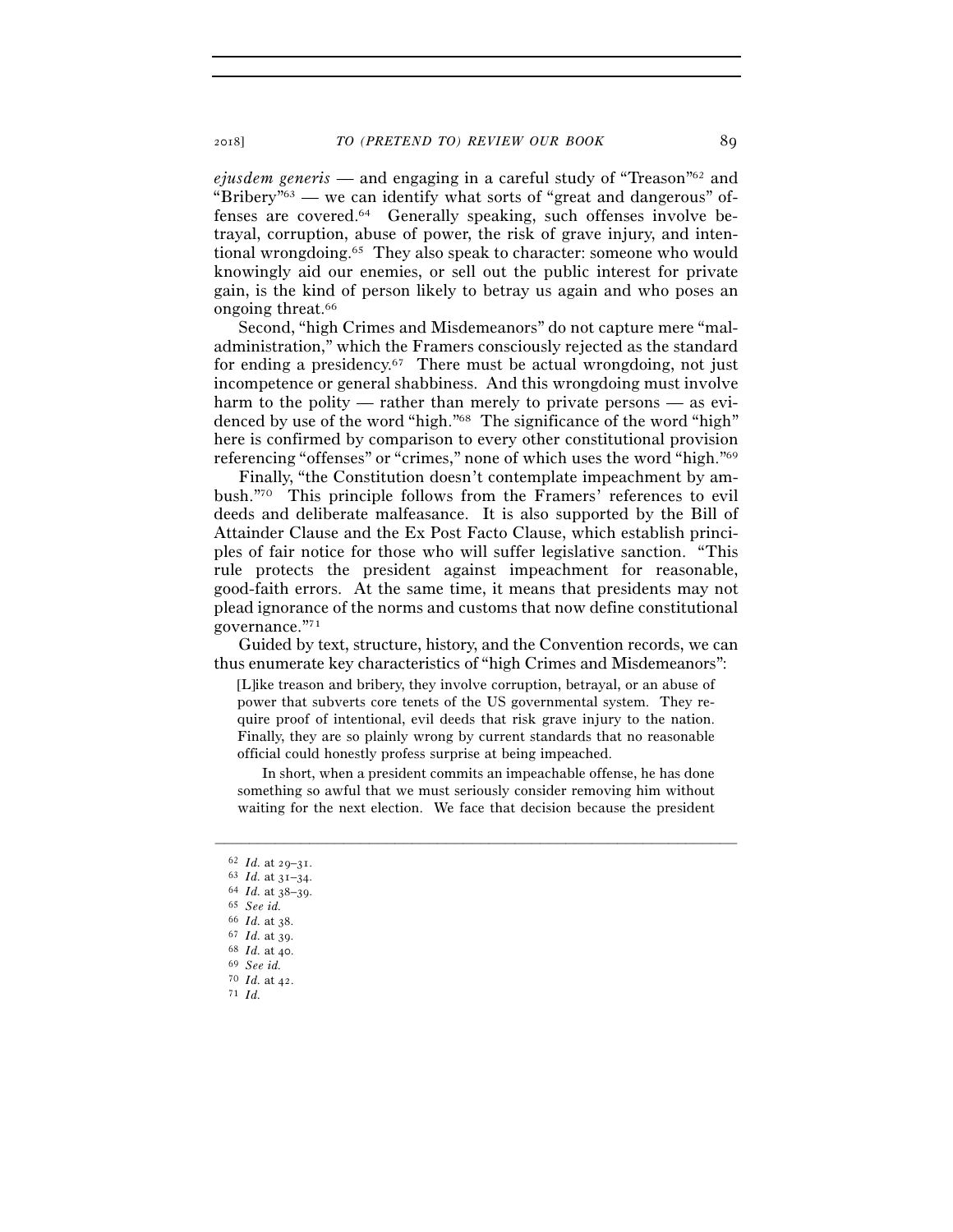has lost legitimacy and viability as our leader, and because we fear he'll inflict further damage to our polity if he remains in power.<sup>72</sup>

As we note, "[m]aking these judgments requires a nuanced view of current circumstances, a realistic assessment of whether the president poses a continuing risk, and a substantive conception of how the chief executive may exercise power."73 Moreover, in practice, "[w]hen a leader is called to answer for his sins, case-specific variables swiftly overtake broad claims about the meaning of 'high Crimes and Misdemeanors.'"74

# *C. Paulsen's Accusation of Deliberate Distortion and a Partisan Gerrymander*

By and large, Paulsen agrees with the bulk of this account — though he complains that we don't rely *solely* on originalism.75 Notably, he agrees with our conclusion that an impeachable offense need not involve criminality and our view that a pattern of improper acts can collectively constitute an impeachable offense.76 Paulsen reserves his main critique for our so-called "Clinton Carve Out" — "the ways in which [we] deliberately depart from the Constitution's original meaning to limit the scope of the impeachment power."77 In particular, he objects to the fact that we would allow consideration of three factors:

- 1. Use of the formal powers of the office to further wrongdoing
- 2. Unviability as a national leader
- 3. Posing a prospective risk of harm to the nation that cannot be avoided short of removing the President from office.78

"[T]hese addenda," Paulsen claims, "appear out of nowhere."79 He infers that they exist only to support "the conclusion that President Trump is impeachable, and that President Clinton was not."80

Ridiculous. We'll start by addressing his claim that we invented these criteria. We'll then address his charge that we deliberately erred in our analysis so that we could attack President Trump while defending President Clinton.

Paulsen's first objection — that we focus solely on abuse of the formal powers of the office — is easily dismissed: we never say that this is *necessary* for an offense to be impeachable. In fact, we say the opposite, explaining that pre-election misconduct in aid of securing the presidency

<sup>72</sup> *Id.* 73 *Id.*

<sup>74</sup> *Id.*

<sup>76</sup> See TRIBE & MATZ, supra note 14, at  $43-58$ .<br>
77 Paulsen, supra note 1, at  $693$  (emphasis omitted).<br>
78 Id. at  $705-06$ .<br>
79 Id. at  $706$ .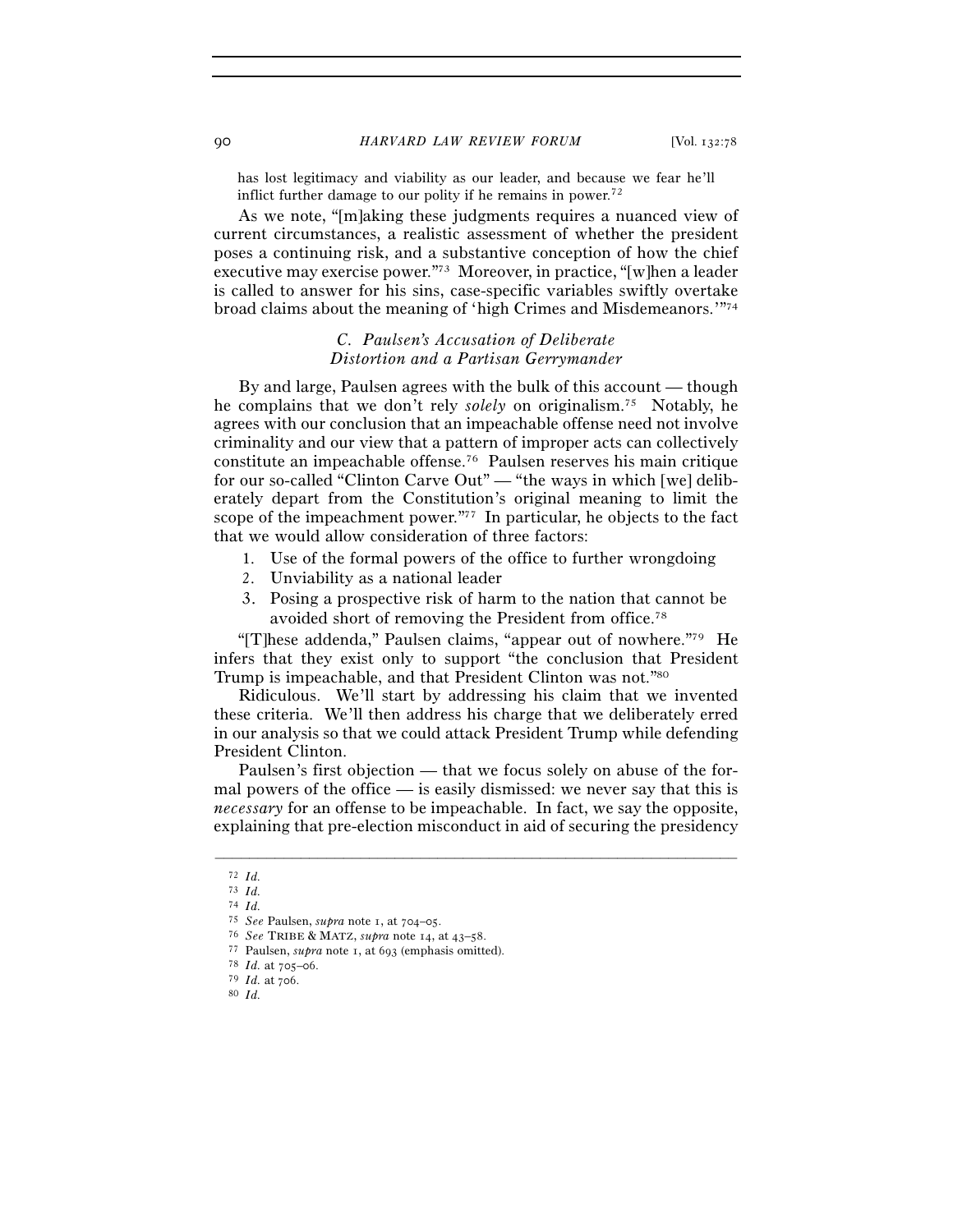through corrupt means is paradigmatically impeachable.<sup>81</sup> We also conclude that criminal wrongdoing without any abuse of power can (under rare circumstances) be impeachable.82 To be sure, it will very often be the case that impeachable offenses *do* involve abuses of power. But our main concern in the book isn't to show that this is required for impeachment; rather, it is to reject the gravely misguided claim that use of Article II powers *cannot* be impeachable.83 Paulsen's mistaken belief that we view this criterion as decisive comes from page 21 of our book, where we explain why "the case for impeaching Clinton was a weak one."84 But there, we are not explaining why he didn't commit "high Crimes and Misdemeanors." We are offering a global assessment of the case for removing President Clinton, which — as we explain below — turns partly on a judgment as to whether his swift removal was necessary and in the national interest.85

This leaves the two criteria that we actually *do* invoke in defining "high Crimes and Misdemeanors": (1) whether the President's misconduct renders him unviable as the leader of our democracy and (2) whether the President's misconduct suggests that leaving him in office for the duration of his four-year term would result in a continued risk of harm to the nation.

Paulsen believes that these criteria lack any conceivable basis in constitutional law, and that we invented them to justify President Clinton's acquittal. To understand why Paulsen is wrong, it's helpful to start where we did in writing our book — with Professor Charles L. Black, Jr.'s canonical study, *Impeachment: A Handbook*. Like nobody before him, Black identified and framed many of the key judgments in an impeachment.

In evaluating what kinds of offenses are impeachable, Black turned his attention to crimes such as murder. Recognizing that they may not destroy our political system or involve abuse of power, he nonetheless concluded that they can be impeachable:

Many common crimes — willful murder, for example — though not subversive of government or political order, might be so serious as to make a president *simply unviable as a national leader*; I cannot think that a president who had committed murder could not be removed by impeachment. But the underlying reason remains much the same; such crimes would so stain a president as to make his continuance in office dangerous to public order. Indeed, *it may be this prospective tainting of the presidency that caused even treason and bribery to be made impeachable*.

<sup>81</sup> TRIBE & MATZ, *supra* note 14, at 60.<br>
82 *See id.* at 50–51.<br>
83 *Id.* at 61–63.<br>
84 *Id.* at 21.<br>
85 We could have been clearer on this point in our early discussion of President Clinton. That said, we are *explicit* in Chapter Two that impeachable offenses need not involve use of official powers.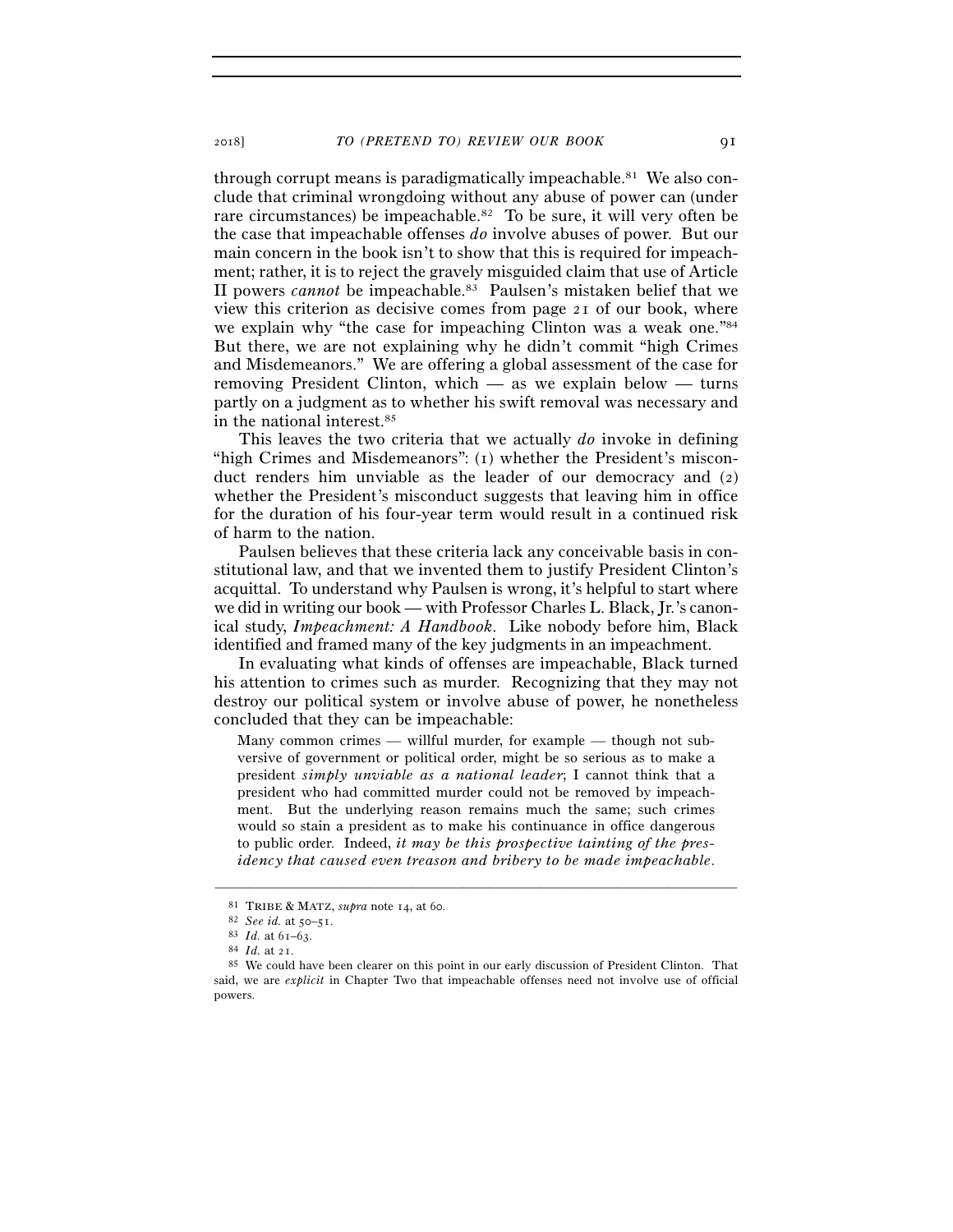So far as *punishment* goes, we could punish a traitorous or corrupt president after his term expired; *we remove him principally because we fear he will do it again, or because a traitor or the taker of a bribe is not thinkable as a national leader*. 86

Black grounded this sensible conclusion in constitutional text and structure. Textually, he derived it using *ejusdem generis*: the qualities he emphasizes are essential attributes of "Treason and Bribery," and are thus attributes of "high Crimes and Misdemeanors." Structurally, he inferred it from Article I, Section 3, which limits the consequences of impeachment to removal from office. He might also have cited the Bill of Attainder Clause: the Constitution bans legislative punishments of particular individuals for particular acts that they committed in the past, but allows impeachment because its orientation is "forward-looking and preventive."87 As we note in the course of describing the nature of an impeachment hearing: "While backward-looking in its assessment of specific acts already committed by the president, the orientation of an impeachment is primarily prospective and probabilistic. The all-important question is whether we must remove a leader whose continuation in office poses a grave risk."88

We certainly did not include these criteria as part of a nefarious conspiracy to condemn President Trump and vindicate President Clinton. We included them because we are convinced by Black's textual, structural, and purposive reasoning. Paulsen uncharitably presumes that any legal argument without a hook in his account of "original, objective public meaning" must have been hatched in bad faith. That simply isn't so.

Paulsen seeks to bolster his accusations by alleging that we have engaged in a partisan gerrymander: "Not only is Trump deserving of impeachment . . . but so too has nearly every Republican President since Richard Nixon likely engaged in impeachable wrongdoing deserving of at least serious investigation."89 He gets this wrong, too, cherry-picking quotes out of context and repeatedly mischaracterizing our position.

For starters, despite Paulsen's claim that we're out to impeach every Republican in sight, we do not conclude that *any* president since Richard Nixon has, in fact, committed impeachable offenses. That includes all the Republican presidents (as well as the Democratic ones). We conclude only that certain presidents engaged in conduct meriting investigation. In particular, we believe that it was appropriate for Congress to investigate the Nixon pardon (Ford),<sup>90</sup> the Iran-Contra

<sup>–––––––––––––––––––––––––––––––––––––––––––––––––––––––––––––</sup> % CHARLES L. BLACK, JR., IMPEACHMENT: A HANDBOOK 39 (1974) (emphasis added).<br>
<sup>87</sup> TRIBE & MATZ, *supra* note 14, at 47.<br>
<sup>88</sup> Id. at 95.<br>
<sup>89</sup> Paulsen, *supra* note 1, at 691 (emphasis omitted).<br>
<sup>90</sup> See TRIBE & MATZ,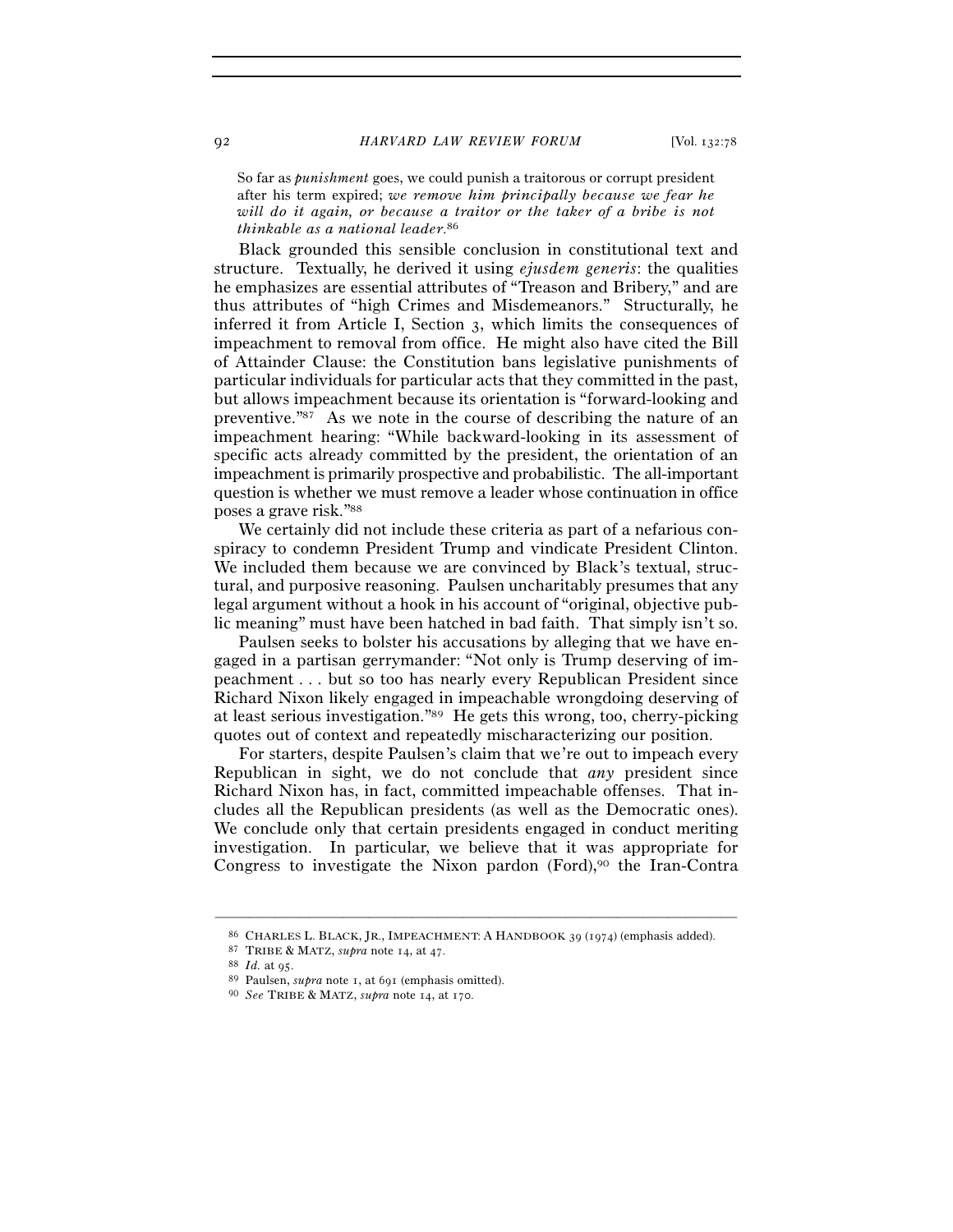Affair (Reagan and George H.W. Bush), $91$  charges of perjury and obstruction (Clinton), $92$  and alleged conspiracy or collusion with foreign powers to affect U.S. elections (Trump).93 As we note, while the congressional investigation into President Ford was thorough and properly led to the abandonment of impeachment talk, the Iran-Contra investigation was terminated for political reasons before it offered entirely satisfactory answers to key questions about Presidents Reagan and Bush's knowledge of wrongdoing.94 That is hardly an idiosyncratic view among observers.95

In sum, our view of the historical record is that Presidents Gerald Ford, Jimmy Carter, Bill Clinton, George W. Bush, and Barack Obama did not commit impeachable offenses. We also believe that allegations of impeachable conduct by Reagan and George H.W. Bush are without merit; although a more penetrating Iran-Contra investigation might have shown otherwise, we appreciate the reasons why congressional leaders decided to end their investigation of each of those presidents (including their desire to avoid a traumatic impeachment so soon after Watergate and their fear of weakening America's global position during sensitive Cold War negotiations). Finally, we believe that President Trump may well have committed "high Crimes and Misdemeanors" and that a thorough investigation is already amply warranted.

From these mainstream judgments, many of which he badly distorts, Paulsen infers that we built our entire account of impeachment as a partisan trap. That is an almost comically unsound and unfair inference.

Speaking of implausible inferences: Paulsen makes a similarly baseless move when he seeks to condemn our whole book because we fail to engage in false equivalence when describing partisanship.96 We agree that our story places more blame on the right than the left in its discussion of recent trends toward democratic dysfunction. But we stand by that view. As Professors Joseph Fishkin and David Pozen have shown, "[f]or a quarter of a century, Republican officials have been more willing

<sup>&</sup>lt;sup>91</sup> *See id.* at  $72-75$ . <sup>92</sup> We don't say this explicitly in the book because we consider it self-evident that these accusations merited a full investigation.

tions merited a full investigation. 93 *See* TRIBE & MATZ, *supra* note 14, at 59–<sup>63</sup>. 94 *See id.* at 170, 72–<sup>75</sup>. 95 *See, e.g.*, WILLIAM S. COHEN & GEORGE J. MITCHELL, MEN OF ZEAL: <sup>A</sup> CANDID INSIDE STORY OF THE IRAN-CONTRA HEARINGS 31–75 (1988); DAVID E. KYVIG, THE AGE OF IMPEACHMENT: AMERICAN CONSTITUTIONAL CULTURE SINCE 1960, at 231–66 (2008); Cass R. Sunstein, *Impeaching the President*, 147 U. PA. L. REV. 279, 296–97 (1998); Editorial, *Iran-Contra's Unfollowed Leads*, N.Y. TIMES, May 2, 1990, at A26; Seymour M. Hersh, *The Iran-Contra Committees: Did They Protect Reagan?*, N.Y. TIMES, Apr. 29, 1990, § 6 (Magazine), at 47; Anthony Lewis, *The Empty Chair*, N.Y. TIMES, Feb. 27, 1987, at A27; Arthur L. Liman, *Reagan and Iran-Contra*, N.Y. TIMES, Sept. 30, 1990, § 4A, at 19. *See generally* LAURENCE E. WALSH, FIREWALL: THE IRAN-CONTRA CONSPIRACY AND COVER-UP (<sup>1997</sup>). 96 *See* Paulsen, *supra* note 1, at 714.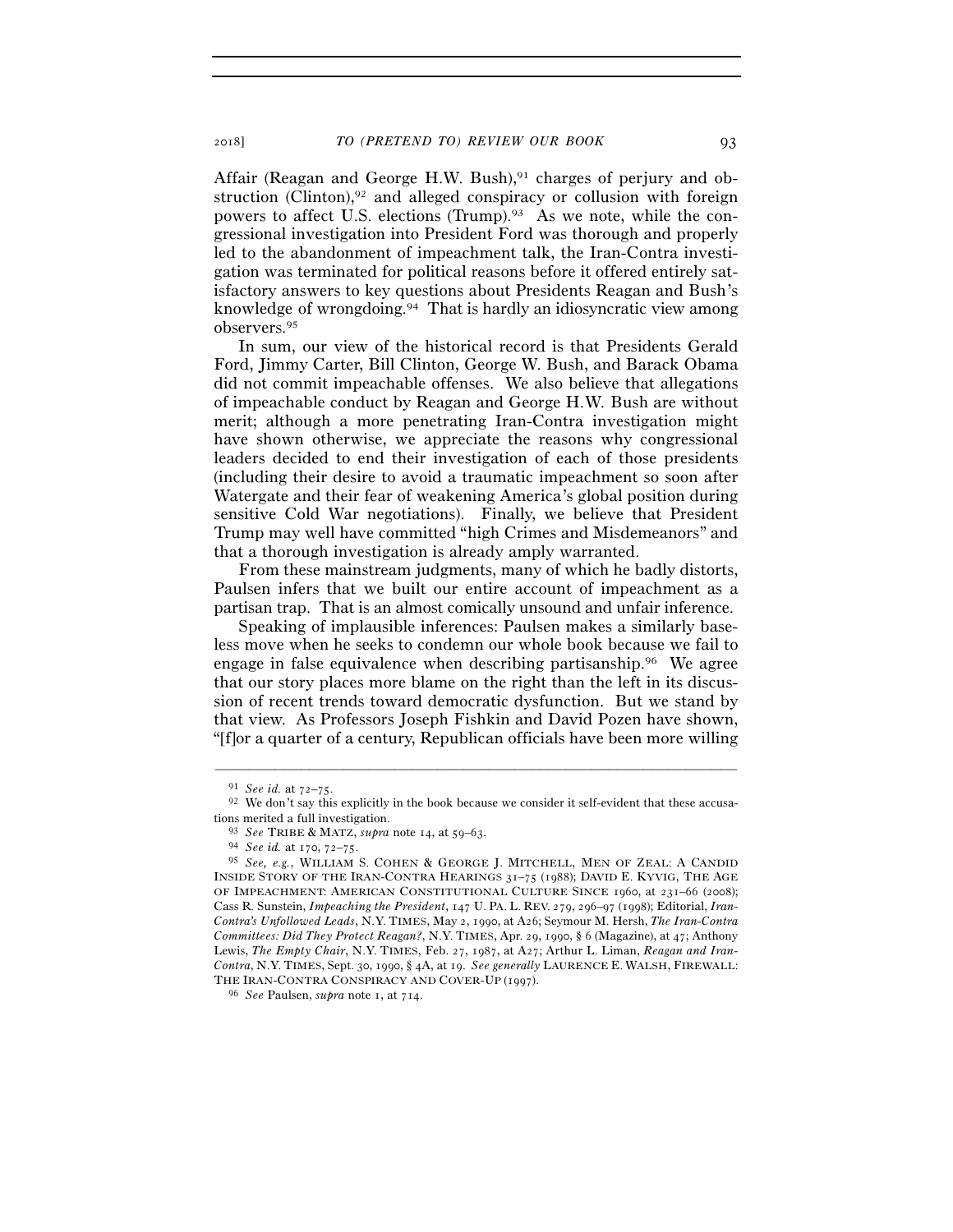than Democratic officials to play constitutional hardball — not only or primarily on judicial nominations but across a range of spheres."97 And there is ample evidence that partisan tribalism, in all its manifestations, is *especially* pronounced on the right under President Trump.98 Understanding this fact is vital to any truthful analysis of current impeachment dynamics. Paulsen's claim that tribalism is "equally applicable to partisans on both sides"99 may seem admirably impartial, but it is both false and a political position in its own right — one that we cannot endorse, not even to artificially appear more even-handed.

That leaves only a single remaining grievance in Part III of Paulsen's review: he is deeply offended by our "extreme position that Clinton's impeachment was constitutionally unjustifiable, not just that it was unwise."100 But this "position" is not "extreme" — and our adherence to it is hardly a reason to doubt our motives or the arguments we develop.

We have little interest in relitigating the Clinton impeachment. The arguments on all sides are well known. Suffice it to say, while we believe that perjury and obstruction are in many circumstances impeachable, we do not believe that President Clinton's particular misconduct cleared that threshold. This sets us apart from Paulsen, who suggests sympathy for the view that President Clinton's conduct was "constitutionally and ethically indistinguishable from Nixon's."101 Unlike Paulsen, we have no difficulty distinguishing false statements about sexual misconduct with a White House intern from false statements about a massive criminal conspiracy by a president and his close associates to suborn perjury, obstruct justice, and bribe witnesses — all with an eye to concealing the use of private goons and domestic intelligence services to sabotage political opponents.102 Moreover, for the reasons given above, we assign weight to the fact that President Clinton did not lose public legitimacy as president and did not appear to threaten grave peril if he remained in office. Although Paulsen maintains that we could have made a "splash" by concluding that President Clinton committed "high Crimes and Misdemeanors," that would have been dishonest.103 We have carefully reviewed President Clinton's case and do not believe he committed impeachable offenses; we reject Paulsen's invitation to throw President Clinton overboard as part of a cynical gambit to impress conservative readers and gain media attention.

<sup>–––––––––––––––––––––––––––––––––––––––––––––––––––––––––––––</sup> <sup>97</sup> Joseph Fishkin & David E. Pozen, *Asymmetric Constitutional Hardball*, 118 COLUM. L. REV. 915, 918 (2018).<br>
<sup>98</sup> *See* TRIBE & MATZ, *supra* note 14, at 209–14.<br>
<sup>99</sup> Paulsen, *supra* note 1, at 715 n.75.<br>
<sup>100</sup> *Id.* at 708 (emphasis omitted).<br>
<sup>101</sup> *Id.* at 722.<br>
<sup>102</sup> *See* TRIBE & MATZ, *supra* note 14, a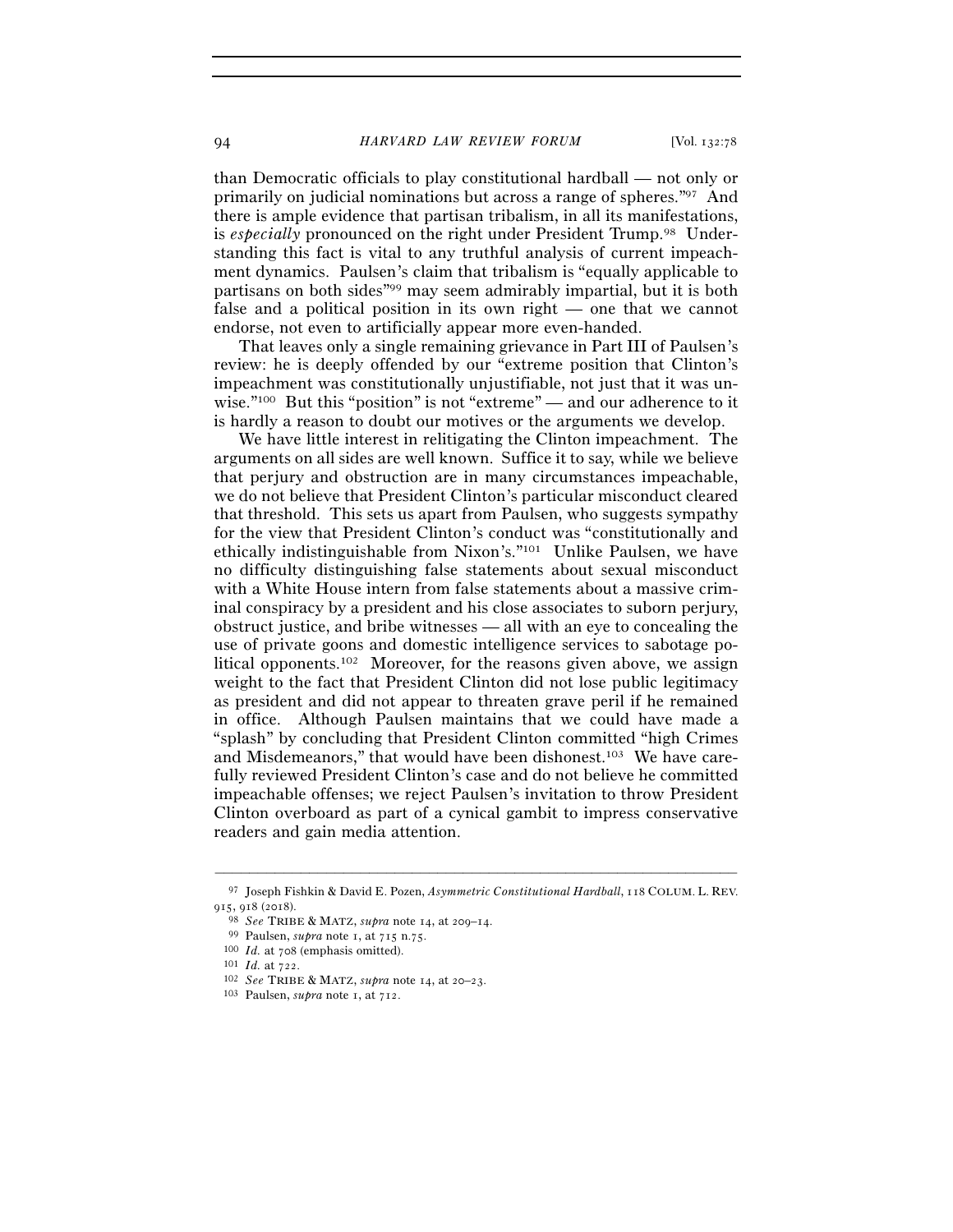That said, to the extent our book gives the impression "that it was not fairly possible that anyone could have supported impeachment of Clinton in good faith," we should clarify that this is *not* our view.104 President Clinton's case involved difficult judgments. Amid all the partisan rancor, some people (though few congressional Republicans) undoubtedly favored President Clinton's removal for entirely valid reasons. With the benefit of hindsight — and with vital insights from the #MeToo movement — we are especially sensitive to the grave abuse of official power and privilege inherent in President Clinton's conduct.105

\* \* \*

Paulsen's discussion of impeachable offenses rests on three pillars: (1) an account supposedly grounded in "original, objective public meaning";106 (2) a forthright accusation that we "deliberately" varied from that account by inventing criteria "out of nowhere";<sup>107</sup> and  $(3)$  an insulting charge that we did so for partisan motives that call our whole project into disrepute.108 None of these pillars withstand scrutiny.109

# III. RESPONDING TO IMPEACHABLE CONDUCT

The remainder of Paulsen's criticisms flow from his mechanical view of impeachment. As he sees it, sources from the 1780s provide decisive guidance on what conduct is impeachable. If a president has engaged in such conduct, Congress *must* remove him. And that's all any legal scholar should say on the subject. Everything else is mere politics.

One of our goals in writing *To End a Presidency* was to repudiate precisely this one-step vision of the impeachment process: "[A]n account of some specific misdeed allegedly committed by the president; a sprinkling of nonspecific quotes by Framers of the Constitution; and then a solemn thumbs-up or -down on whether the president must immediately be impeached."110 Such writing "treats as the *only* question what should really be the first of *many* questions: whether the president may have

<sup>104</sup> *Id.* at 691–<sup>92</sup>. 105 *See* TRIBE & MATZ, *supra* note 14, at <sup>21</sup>. 106 Paulsen, *supra* note 1, at <sup>693</sup>. 107 *Id.* at 693, <sup>706</sup>. 108 *Id.* at 693.

<sup>109</sup> On the subject of Paulsen's errors: he accuses us of arguing that legislators should oppose impeachment whenever it is borne of partisan motives, regardless of the charges' underlying merit. *Id.* at 710–11, 720–21. We never make that claim. We contend only that legislators should not *impeach* out of partisan motives, not that they should *oppose* impeachment simply because its advocates may be partisans. *See* TRIBE & MATZ, *supra* note 14, at 138–<sup>40</sup>. 110 TRIBE & MATZ, *supra* note 14, at xv.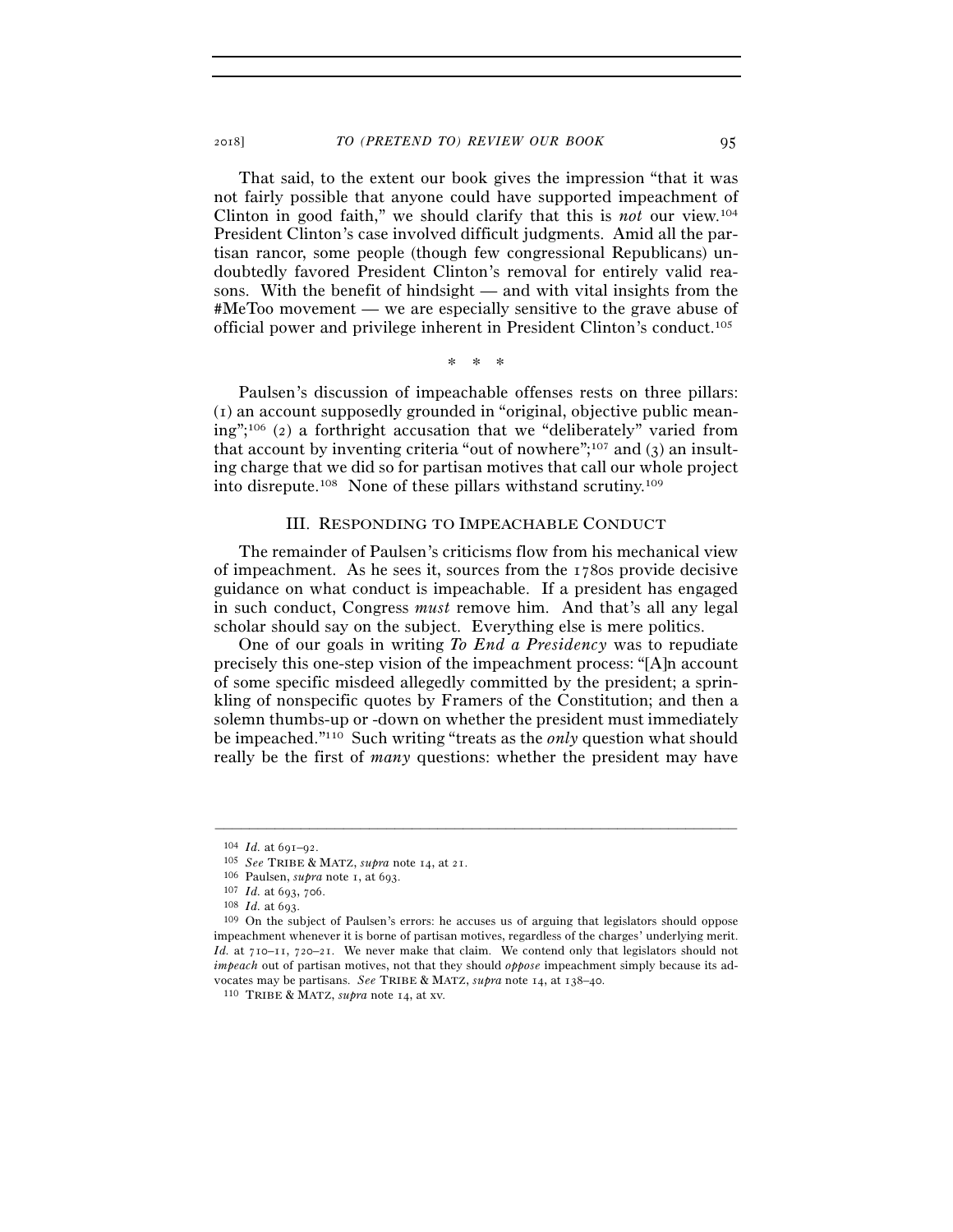96 *HARVARD LAW REVIEW FORUM* [Vol. 132:<sup>78</sup>

committed an impeachable offense."111 To truly understand the impeachment process — and the operation of the impeachment power we must ask a host of questions about history, law, politics, and institutional design. That means taking seriously the Framers' considered judgment to entrust this political decision about political abuses to a political branch of government.

Paulsen views our analysis of these issues as proof of our inclination to muck around in dirty waters. But in truth, it is his refusal to engage with these issues — or to recognize their legitimacy as topics of inquiry — that renders his account incomplete and largely useless. Similarly, Paulsen's complaint about "contradictory warnings"112 reflects his inability to grasp a key part of our project: building a framework to help guide judgments on impeachment by identifying factors that might cut toward or against it.

## *A. The Power Not to Impeach*

In Paulsen's telling, impeachment involves only a single inquiry: Did the President commit "Treason, Bribery, or other high Crimes and Misdemeanors"? When the answer is "yes," Congress has no discretion in deciding what happens next. Removal from office through impeachment is an automatic, mandatory minimum sentence for certain presidential misdeeds. To be sure, Paulsen opens by declaring that Congress has a "broad range of discretion" on matters of impeachment.<sup>113</sup> But in practice, he concludes, this discretion means little: it extends only to judging whether the President has committed acts that are "sufficiently serious" to warrant impeachment.114 As a matter of constitutional law, then, the sole interesting question is defining and applying the standard for those misdeeds. If we're in the mood for a parlor game, we can take that general standard, glance back across history, and debate whether Congress missed a bunch of impeachments that it should have undertaken. Indeed, Paulsen plays that game in the final pages of his review, awarding Congress a series of check-pluses and check-minuses though his final view is that Congress has adhered to an (unjustified) practice of "under-impeachment."115

Given this premise of his position, we admit to genuine astonishment that Paulsen never engages substantively with the constitutional reasoning presented in Chapter Three of our book, entitled "To Impeach or

<sup>111</sup> *Id.*

<sup>&</sup>lt;sup>113</sup> *Id.* at 718. 114 *Id.* at 694; *see also id.* at 718 (identifying a wide range of other considerations and asserting that "the impeachment judgment is properly concerned with *none* of these things"). 115 *Id.* at 703 (emphasis omitted).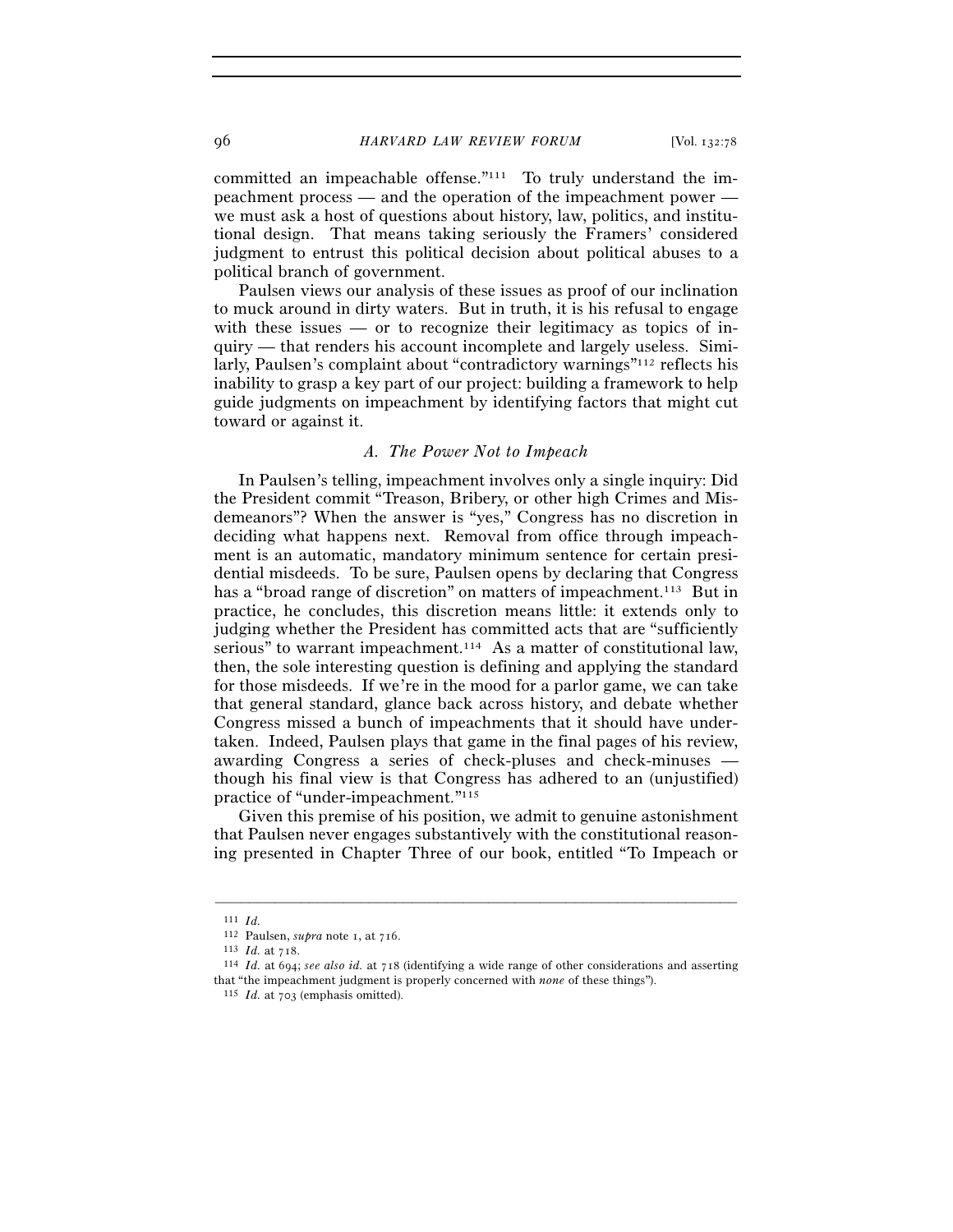*Not* to Impeach."116 There, we present a detailed argument for the proposition that impeachment and removal are *always* discretionary as a matter of constitutional law. We couldn't be clearer about it:

[T]he Constitution explicitly states that Congress may not end a presidency unless the president has committed an impeachable offense. But nowhere does the Constitution state or otherwise imply that Congress *must* remove a president whenever that standard is met. Even when members of the House and Senate believe that the president has committed "high Crimes and Misdemeanors," they possess a legally unlimited prerogative not to end his term in office.

. . .

Like all grants of discretion in the Constitution, this one is open to abuse. No document can guarantee the wise or responsible exercise of the powers that it establishes. Legislators might reflexively oppose removal out of personal or partisan loyalty to the president — or for other unworthy reasons. But in the hands of a conscientious legislator, the power *not* to impeach allows full consideration of all factors relevant to ending a presidency. In other words, it allows Congress to exercise judgment.<sup>117</sup>

In the course of the twenty pages that follow these paragraphs, we develop a textual, structural, and historical account of Congress's discretion in deciding whether to impeach and remove the President. We open that analysis by considering — and squarely rejecting — arguments that the Senate violated the Appointments Clause of the Constitution when it declined to hold confirmation hearings for Chief Judge Garland. As we conclude, "[i]n our separation of powers, rarely is [Congress] affirmatively commanded by the Constitution to do something. . . . Where Congress is vested with constitutional powers, it is almost always vested with corresponding discretion about whether and when to use them.<sup>"118</sup> With this structural principle in place, we then explain why the text of the Constitution makes impeachment discretionary, not mandatory:

Article I, Section 2 provides that the House "shall have the sole Power of Impeachment." Article I, Section 3 states that the Senate "shall have the sole Power to try all Impeachments." This simply isn't the kind of language that the Constitution uses to mandate official action. While it is true that the president "shall be removed from office" if impeached and convicted, the word *shall* in this sentence addresses the consequences of conviction, not the decision whether to bring charges in the first place.

In contrast, consider how the Constitution describes the Senate when it convenes as a court of impeachment: "When sitting for that Purpose, they shall be on Oath or Affirmation. When the President of the United States is tried, the Chief Justice shall preside: And no Person shall be convicted without the Concurrence of two thirds of the Members present." This is

<sup>116</sup> *See* TRIBE & MATZ, *supra* note 14, at 69–108. Paulsen notes the existence of this chapter in a footnote, but merely asserts his disagreement without addressing any of our legal arguments or analyses. *See* Paulsen, *supra* note 1, at 722 n.83. This "response" is barely worthy of the name. 117 TRIBE & MATZ, *supra* note 14, at 70–<sup>71</sup>. 118 *Id.* at 77.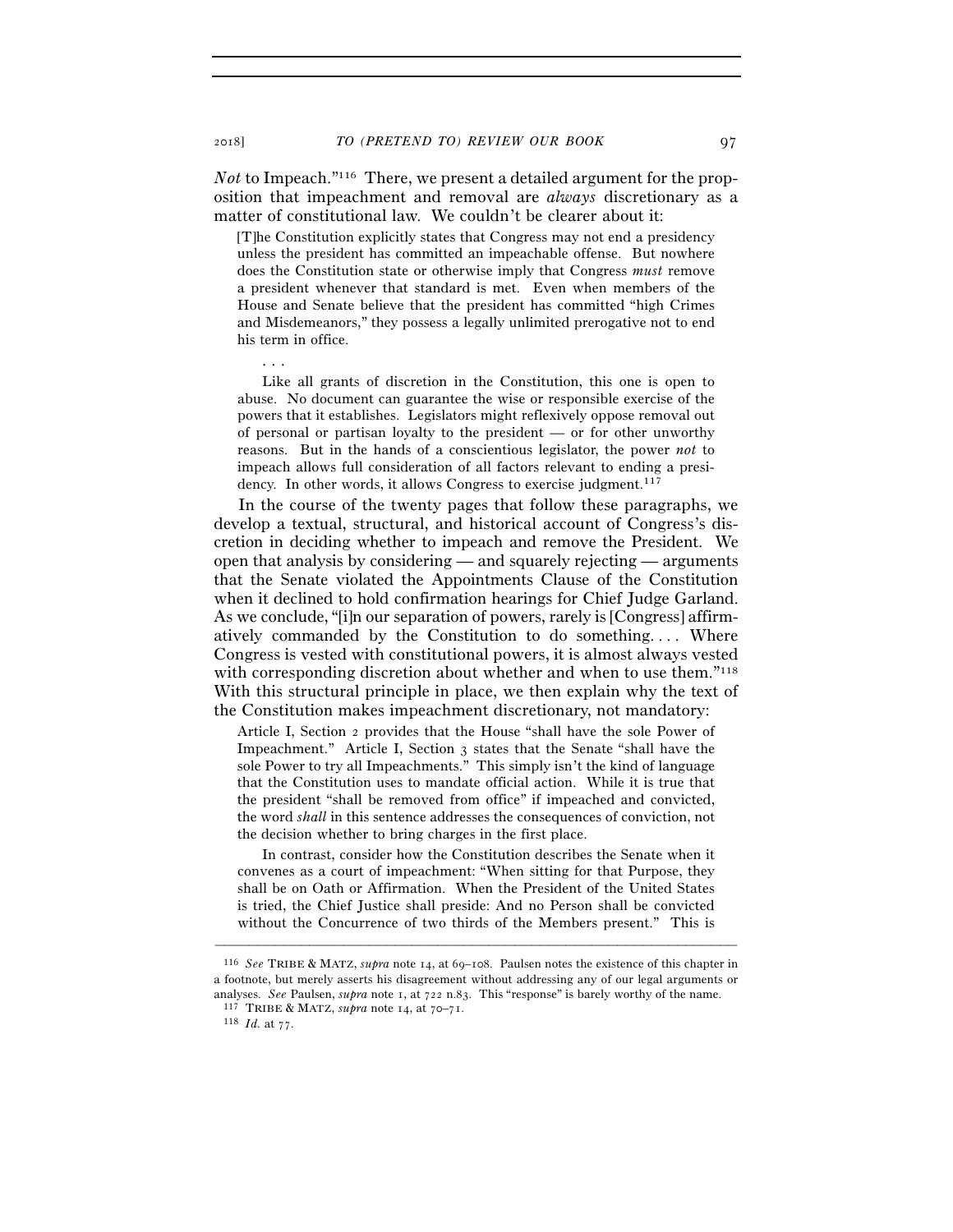what mandatory constitutional language looks like. To adjudicate articles of impeachment, the Senate *must* be on "Oath or Affirmation" and the chief justice *must* preside if the president is in the dock. Further, to convict the defendant, two-thirds of the Senate *must* support that outcome. Nothing about this text admits of discretion.

In short, the Framers knew how to issue commands — and nowhere did they instruct the House and Senate to take aim at every potentially impeachable offender. Instead, they endowed legislators with the *option* of acting, but not with the *duty* to act in every instance where removal would be justifiable. Congress thus bears the heavy burden of exercising judgment.<sup>119</sup>

Proceeding from this account of Congress's role, we then examine analogies to grand juries, prosecutors, and judges; describe cases in which Congress could have opened impeachment hearings but declined to do so; and identify powers other than impeachment that Congress might invoke in response to evidence of presidential abuses.120 In addition, we offer a general framework to identify and evaluate considerations that might bear on a legislator's view of when and whether impeachment is the appropriate power to deploy.121 Chapter Four, in turn, builds on this study by offering a descriptive account of factors that have historically influenced Congress, as well as a prescriptive account of how legislators should think about impeachment judgments.122 Throughout these discussions — and quite unlike Paulsen — we warn that "impeachment is a fearsome power,"123 with the potential to inflict a "profound and enduring national trauma,"124 and thus should never be triggered unless doing so is truly necessary.125

Our core constitutional disagreement with Paulsen thus impels a much larger departure. Paulsen simply assumes that the Constitution requires Congress to impeach and convict whenever the standard for "high Crimes and Misdemeanors" — as determined by "original objective public meaning" — is satisfied. Apparently, neither the nation nor its elected representatives have much of a say in the matter. This view drains nearly all significance from the Framers' momentous choice to vest impeachment in Congress, with one house serving as prosecutor and the other sitting as judge. It also treats legislative discretion on matters of head-of-state removal as an evil to be avoided at any cost which seems awfully anomalous for a democratic system.

We offer a very different view. As we read the Constitution, it vests Congress with the duty to make important political judgments on matters of impeachment — including whether to impeach at all. From this

<sup>119</sup> *Id.* at 77–<sup>78</sup>. 120 *See id.* at 69–<sup>88</sup>. 121 *See id.* at 89–<sup>108</sup>. 122 *See id.* at 109–<sup>50</sup>. 123 *Id.* at xx. 124 *Id.* at <sup>100</sup>. 125 *Id.* at 108.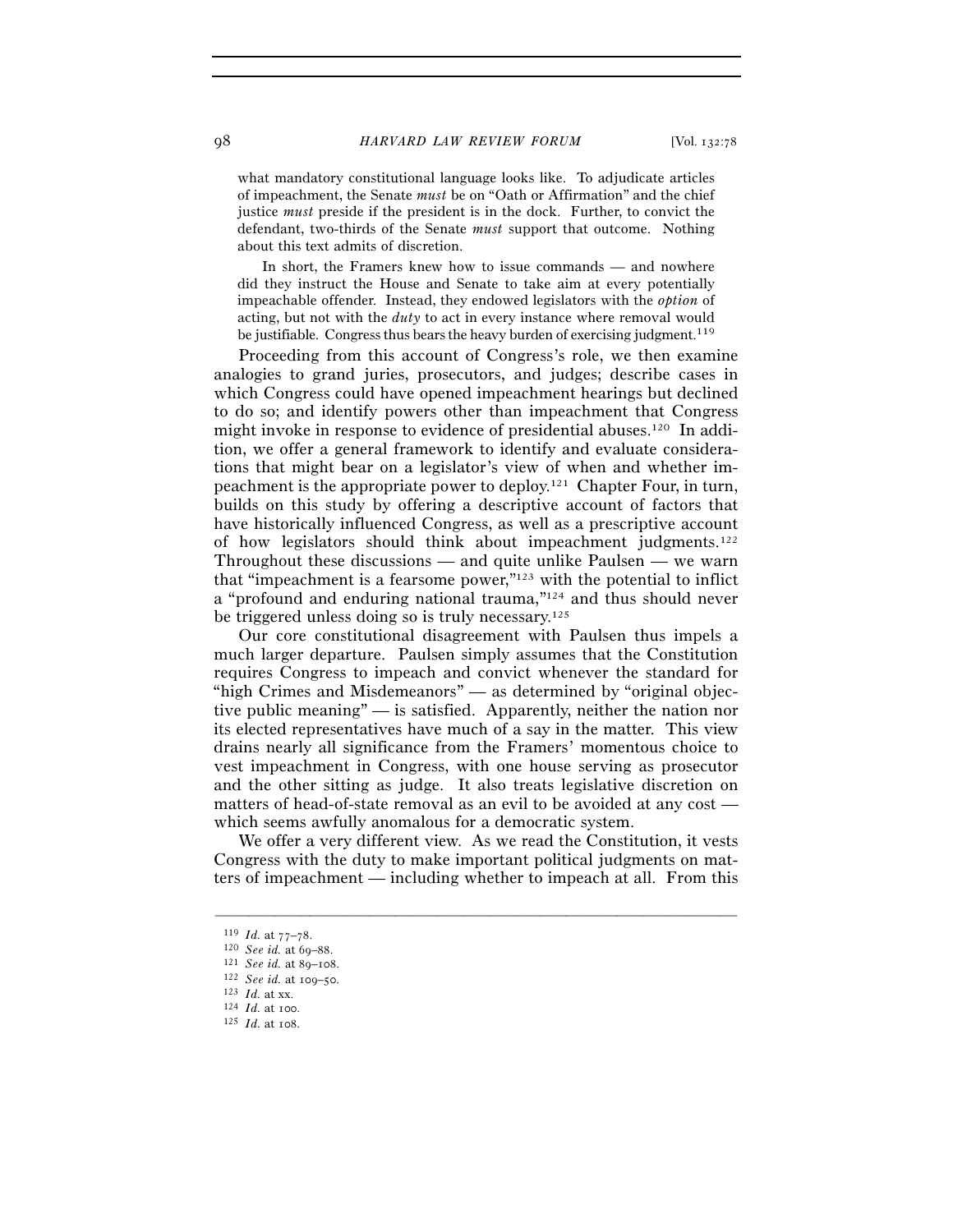premise, it makes perfect sense to reflect upon political, historical, and legal questions bearing on the exercise of congressional judgment. It also makes sense to examine the principles underlying the impeachment power and to explain how those principles can guide legislative decisionmaking. By attacking us for daring to engage in these inquiries, Paulsen reveals his tenuous grasp of our argument and the artificial limits of his own account.

#### *B. Illuminating the Impeachment Process*

As the prior section suggests, our study is much broader (and much more concerned with reality) than Paulsen's narrow, theoretical focus on which presidential misdeeds are so inherently serious that they should automatically trigger removal. The differences between our accounts only grow when we expand our field of vision to the full impeachment process — and to the role of "impeachment talk."

First consider the decisions that legislators must make during a full impeachment process. Starting with the earliest whispers of presidential wrongdoing and continuing to a final floor vote, there are *many* such calls. At the very least, they include the following steps:

(1) holding public hearings on alleged presidential misconduct; (2) investigating the president; (3) publicly or privately using the "i-word"; (4) designating a committee to consider removal; (5) debating and voting on articles of impeachment; (6) voting in the House on those articles; (7) establishing process and procedure for the Senate impeachment trial; (8) conducting the Senate trial; and then (9) voting in the Senate on whether to convict the president.126

Because there are so many stages in the impeachment process, there are endless opportunities to affect the outcome. Paulsen's outlook is plagued by tunnel vision; we recognize that legislators must make many choices (in many settings) over the course of an impeachment:

[L]egislators may oppose, ignore, or sabotage efforts to investigate presidential misdeeds, thus preventing definitive proof from coming to light. In the face of any such evidence, they might seek to discredit investigators, confuse the public, distract the press, or promote a milder punishment. They may also refuse to call for impeachment, urge their colleagues to avoid the "iword," and criticize anyone who puts that option on the table. At all times, legislators can privately help a president defend against impeachment talk and publicly campaign against it. Once the House has opened impeachment hearings, it can decline to move forward for a host of reasons that have nothing to do with a failure of proof. And senators, in turn, are free to vote against conviction even if they think the president is guilty as charged.127

Needless to say, this list is not comprehensive. It identifies only a handful of the decisions that legislators must make — and thus reveals

<sup>126</sup> *Id.* at <sup>90</sup>. 127 *Id.* at 70.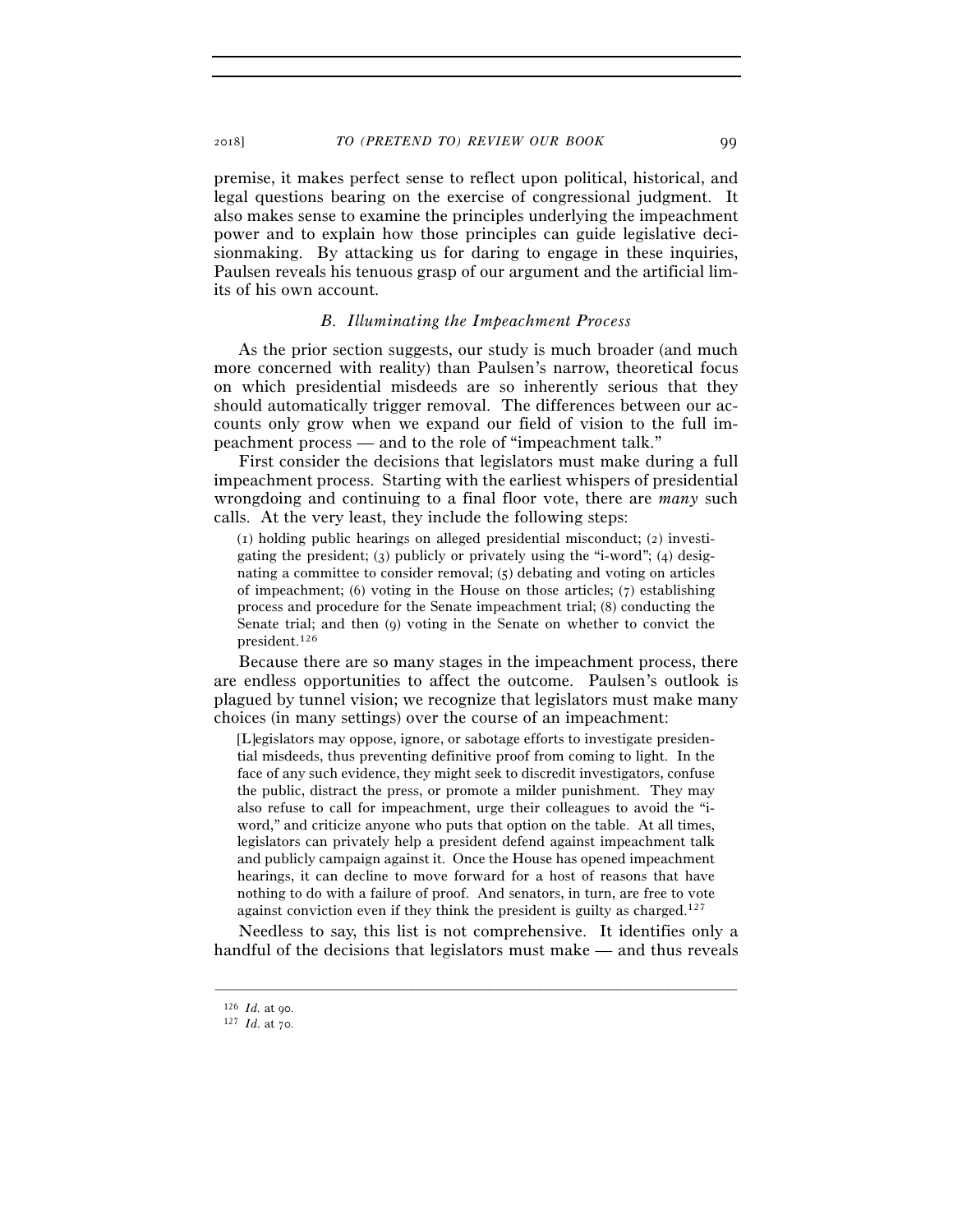that an unrelenting focus on the ultimate vote will miss most of the key judgments. "By the time the process arrives at the final step, millions of less-noticed decisions have shaped how we got there and what's likely to happen next."128 To grasp how impeachment works, our book addresses the earlier and more political-strategic stages of the process an effort that draws scorn from Paulsen, who condemns us for even asking these questions.

In thinking about impeachment, it is also important to remember that Congress isn't the only actor, and that all actors (including Congress) are moved by many different forces. As we explain in our concluding chapter:

[I]mpeachments unfold over months or years, through citizen activism, public deliberation, investigations, committee hearings, floor votes in the House, and a Senate trial. They encompass debates over what the president did, whether he poses a continuing danger if he remains in office, and what the consequences of removing him might be. They involve a host of decision makers in Congress, the White House, the Department of Justice, and the news media — not to mention the broader American public. And these judgments can be shaped by a diverse array of political, personal, and policy considerations, many of which have little to do with the president's guilt or innocence of the alleged abuses.<sup>129</sup>

As a description of reality, none of this can credibly be doubted. Historians and political scientists have extensively studied the wide range of factors that affect all relevant players in navigating impeachment processes.130

Nonetheless, Paulsen alternately ignores and decries this unavoidable fact. As he sees it, political, policy, and strategic considerations are wholly forbidden here: this zone must be cleared of all but a few Framerapproved judgments.131 Even if Paulsen were right, studying the factors that have historically shaped impeachment would still be a valuable undertaking. But Paulsen isn't right. Because the Framers entrusted the impeachment power to a political branch — and vested that branch with discretion — it is entirely appropriate for Congress to ask whether ending a presidency is truly in the nation's best interest. And it is therefore necessary for scholars to assess how Congress should make those judgments: what mindset it should bring to bear, what factors it should (and shouldn't) consider, what alternatives it might employ, how quickly it should move, what investigatory powers it should wield, and so on. To be sure, there is an unavoidable risk that these legislative judgments will be distorted by distasteful motives and partisan allegiance. But the answer to that problem is not to pretend that there are no judgments to make (or to misread the Constitution as overriding such judgments);

<sup>128</sup> *Id.* at <sup>90</sup>. 129 *Id.* at 197–<sup>98</sup>. 130 *See id.* at 142–<sup>50</sup>. 131 *See* Paulsen, *supra* note 1, at 718–19.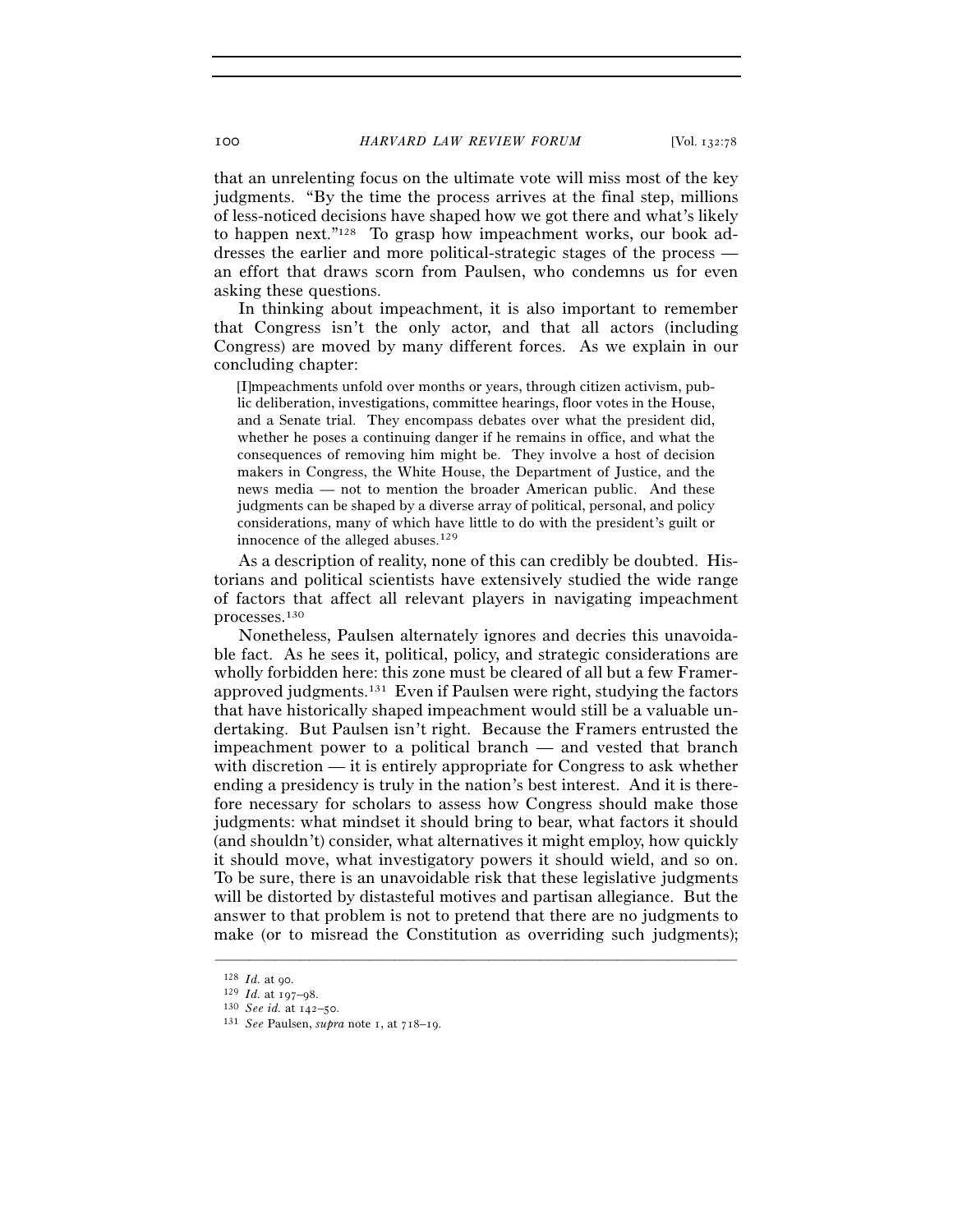rather, it is to urge citizens, legislators, and other officials to heed the better angels of their nature.

This may not sound very reassuring. Especially in an era of widely noted dysfunction, it can be tempting to treat the Constitution as a *deus ex machina* that springs to life and protects us in times of crisis. Yet that is to partake of fantasy. As we emphasize, "[n]o matter how compelling the case against a president may seem in the abstract, it can prevail only if 218 representatives and 67 senators are convinced."132 The result is that impeachment *can't* be understood in isolation from our political system:

[T]he Constitution places a life-or-death bet on the American people and their representatives. It gambles that presidential misconduct risking grave harm to the nation will arouse unified popular opposition so strong that it prevails over partisanship, personal loyalty, and political inertia. This is a noble wager. If the public won't resist tyrants and defend its form of government, the game is already lost. Democracy has never been a spectator sport. Although impeachment exists to save our political system from tyranny, it can do so only if that same political system rises to the occasion in times of constitutional crisis.<sup>133</sup>

Because "impeachment depends on the very same democracy that it exists to protect,"134 a satisfactory study of impeachment requires close attention to the issues of political process and strategy that Paulsen finds abhorrent.

We undertake that study in Chapters Five and Six, which Paulsen almost completely omits. Chapter Five offers the first-ever historical survey of "impeachment talk" in the United States. There, we show that "[c]ompared to the first two hundred years of the nation's history, impeachment now plays a drastically more important and disruptive role in US politics."135 After tracing this development to the post-Clinton rise of a "permanent impeachment campaign," we warn that "[w]hen impeachment talk overtakes our politics, it can cause a lot of harm without doing any good."136 In particular, we caution that "the normalization of impeachment talk can actually leave presidents *freer* to commit abuses,"137 even as it "pushe[s] our politics toward extremes."138 This analysis leads us to urge advocates of impeachment to "think strategically about what they're trying to achieve."139 It would be perverse if

<sup>132</sup> TRIBE & MATZ, *supra* note 14, at 198.<br>
133 *Id.* at 198–99.<br>
134 *Id.* at 240.<br>
135 *Id.* at 153.<br>
136 *Id.* at 195.<br>
137 *Id.*<br>
139 *Id.* at 194.<br>
139 *Id.* at 195.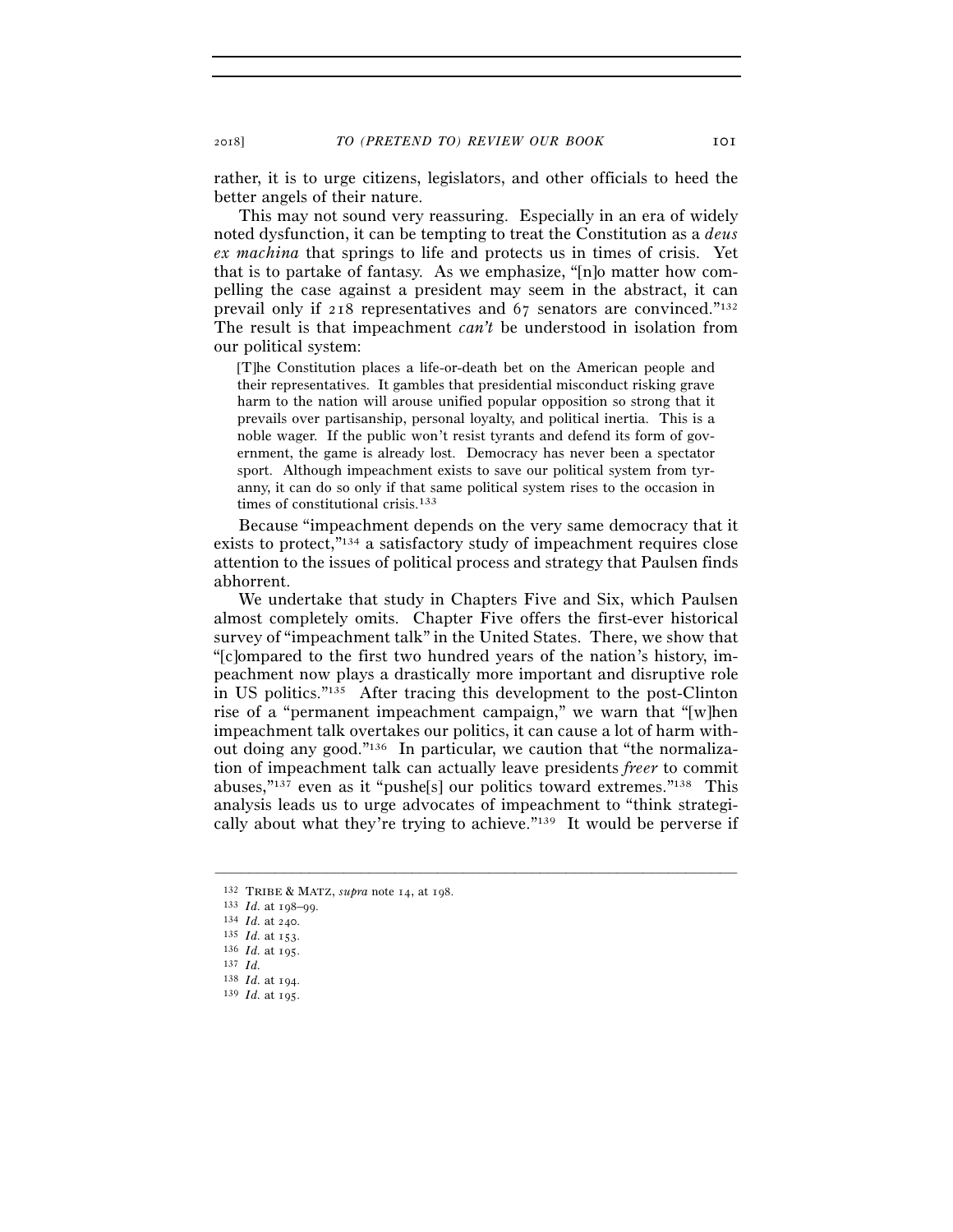efforts to save democracy through the impeachment power actually undermined our political system.

That anxiety pervades our sixth and final chapter, which confronts a single question: Can the impeachment power operate soundly in an age of broken politics? To frame this discussion, we summarize a burgeoning literature on the origins and nature of democratic dysfunction in the United States.140 Here, we make no secret of our concern that polarization, hyper-partisanship, echo chambers, tribal epistemology, "dark money" campaign finance, partisan gerrymandering, legislative gridlock, and loss of faith in public institutions have massively weakened our political order.141 We then offer tentative predictions about how these trends might affect (and be affected by) impeachment.<sup>142</sup> Most notably, we contend that judgments about whether to impeach must now place particular emphasis on ensuring the stability of our democratic system.143 Will impeachment save us from tyranny and advance political rebirth, or merely escalate a cycle of acrimony, hardball, and discord? To frame reflection on this question, we identify specific respects in which a focus on democracy preservation might either strengthen or weaken the case for a particular presidential impeachment.144 We also emphasize the importance of strategic savvy in defense of our democratic institutions, since "[t]he same decline and dysfunction that beget a president who threatens democracy itself might also make impeaching that president all but impossible."145

Finally, we conclude by warning against magical thinking about impeachment and calling for a renewal of our shared democratic project:

[W]e must abandon fantasies that the impeachment power will swoop in and save us from destruction. It can't and it won't. When our democracy is threatened from within, we must save it ourselves. Maybe impeachment should play a role in that process; maybe it will only make things worse. Either way, reversing the rot in our political system will require creative and heroic efforts throughout American life. And at the heart of those efforts will be the struggle to transcend our deepest divisions in search of common purpose and mutual understanding. We must draw together in defense of a constitutional system that binds our destinies and protects our freedom. As Abraham Lincoln once reminded a nation far more divided than ours, "We are not enemies, but friends. We must not be enemies."146

Paulsen pays virtually no attention whatsoever to the final half of our book. To the extent he even admits of its existence, Paulsen sees

<sup>140</sup> *See id.* at 197–<sup>214</sup>. 141 *See id.* 

<sup>142</sup> *See id.* at 214–<sup>21</sup>. 143 *See id.* at <sup>219</sup>. 144 *See id.* at 218–<sup>21</sup>. 145 *Id.* at <sup>240</sup>. 146 *Id.* at 240–41.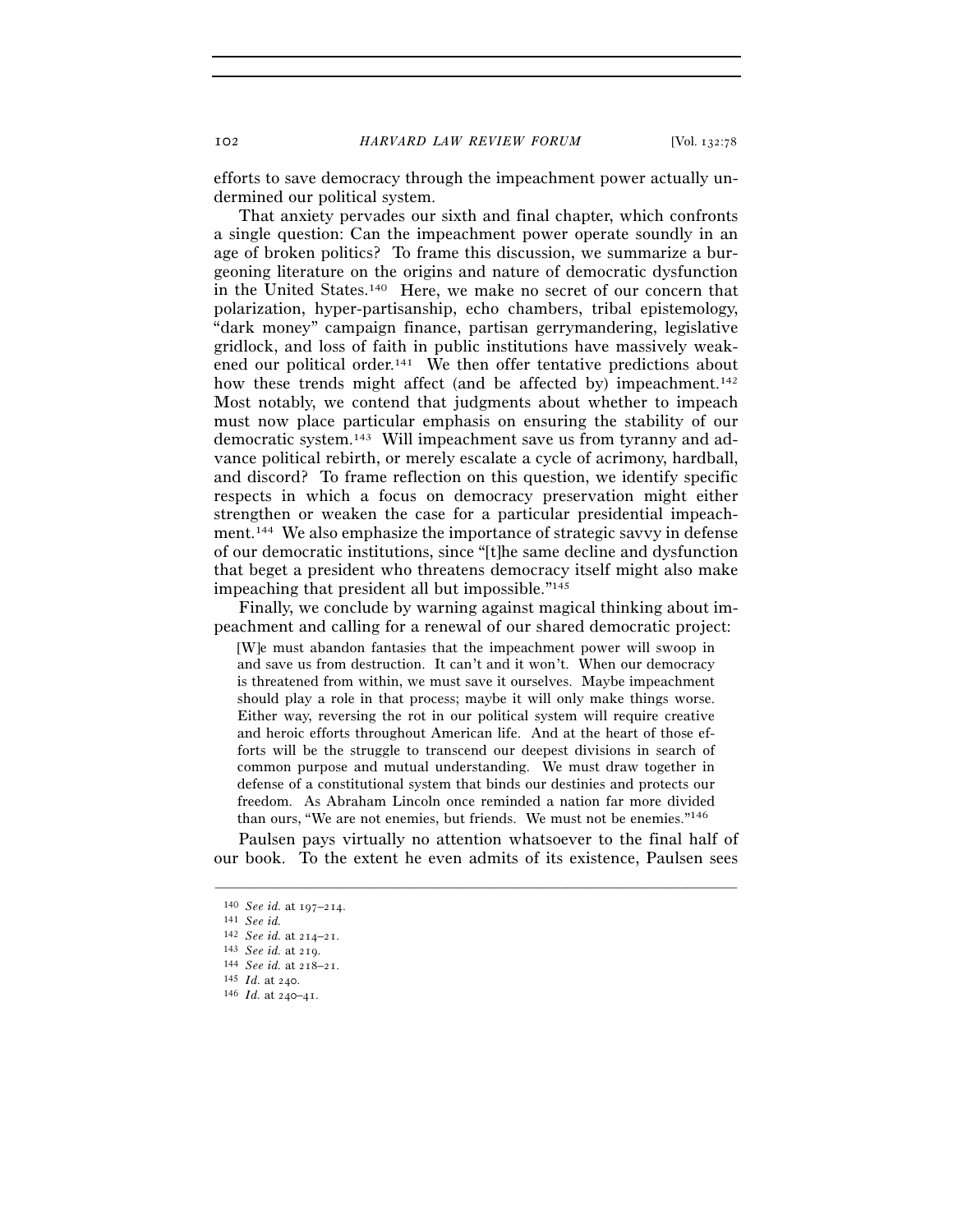only a deliberate, evil effort to sneak politics into what should be an apolitical process. Indeed, he is scandalized by our interest in "strategic" questions and matters of "political, prudential, and policy judgment[]."147 Here, too, Paulsen's fear of judgment and exceedingly uncharitable approach to our arguments seemingly render him incapable of grasping — let alone reviewing — the book we actually wrote.

In an especially tendentious section of his essay, Paulsen castigates us for failing to offer crystal clear guidance on when (and whom) to impeach. He does so by selectively quoting — without any signposting — from sections of our book whose *whole purpose* is to identify and analyze considerations that might appear on either side of the impeachment ledger. For instance, Paulsen expresses befuddlement at our survey of the risks that Congress must balance in deciding *when* to impeach; apparently, we engage in "waffling" by separately elaborating the risks of haste and of inaction.148 Paulsen is similarly incensed by our detailed explanation of the ways in which a desire to preserve democracy might cut for or against impeaching a president. To Paulsen, we sinned twice: first by writing a book that guides readers in making difficult judgments without reducing those judgments to simple, one-step rules; and then again by failing to clearly advise readers on whether applying those rules requires removal of the current President.

Ultimately, every single critique in Paulsen's response rests upon a misunderstanding of our arguments, our conclusions, the Constitution, or all of the above. As Professor David Pozen has recognized, our goal was not to write a "polemic" against President Trump, but rather to invite a "wide-ranging exploration of the dynamics that shape presidential impeachment."149 This exploration encompasses the judgments that Americans from all walks of life must make in advancing, opposing, and evaluating calls to end a presidency. It also reaches the judgments that legislators, presidents, cabinet officials, judges, investigators, journalists, and many others must make at every step of the process. We never waver in our conviction that the Constitution is a vital part of this story. But "[w]e most faithfully fulfill the Framers' vision when we respect the decisions they made, recognize the decisions they declined to make, and carefully exercise the responsibility they entrusted to us."150 We must therefore embrace — not deny — the judgments that impeachment asks of us.

<sup>147</sup> Paulsen, *supra* note 1, at 708, <sup>705</sup>. 148 *Id.* at <sup>717</sup>. 149 David Pozen, *Risk-Risk Tradeoffs in Presidential Impeachment*, TAKE CARE (June 6, 2018), https://takecareblog.com/blog/risk-risk-tradeoffs-in-presidential-impeachment [https://perma.cc/ <sup>Z</sup>2YG-JWC<sup>9</sup>]. 150 TRIBE & MATZ, *supra* note 14, at xix–xx.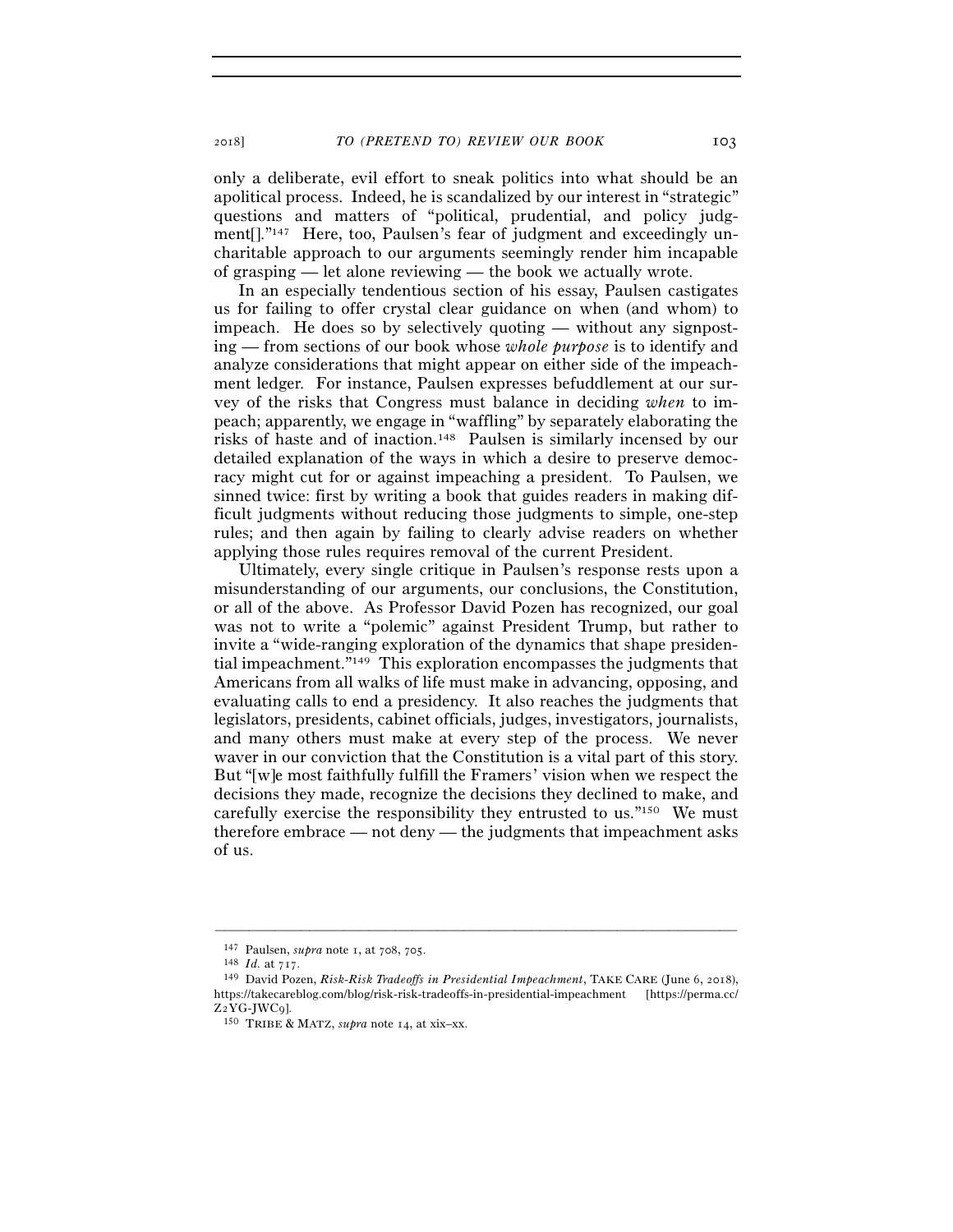# CONCLUSION: THE PATH AHEAD

Although impeachment is one of the Constitution's most formidable powers, it has long been undertheorized. With only a few notable exceptions, most writing on the subject has been crudely partisan or focused on discrete questions arising from particular impeachment hearings. Fortunately, that has begun to change. This is partly due to appreciable public and scholarly support for impeachment proceedings against President Trump. But it also reflects a recognition that trends toward democratic decay will strain our political system in ways requiring closer attention to impeachment — which has the potential to dislodge a tyrant, or exacerbate dysfunction, or both, depending on when and how it is used.

In our view, Paulsen's hyper-restrictive account of impeachment is an unconvincing dead end. It fails as a matter of constitutional interpretation; it refuses to engage with nearly all of the judgments that people in the real world have to make; it offers a wholly inadequate framework for the bare handful of judgments that it does acknowledge; and it deliberately isolates impeachments from the political, social, and democratic contexts crucial to any assessment of whether we can and should end a presidency. Further, its faux "originalism" leads nowhere. Unless we discover a secret, long-lost cocktail napkin from the room where it happened, on which Alexander Hamilton jotted some thoughts about "high Crimes and Misdemeanors," the historical record will do little to clarify many of the toughest judgments arising from impeachment. That includes judgments about which misdeeds qualify and when impeachment is warranted. In his review — and in his footnotes, which cite almost exclusively his own work — Paulsen claims to have divined seven criteria, with a four-part focus, from the "original, objective public meaning."151 But as we've seen, to call this "originalism" is to give the term a bad name. As we navigate impeachment in the coming years, Paulsen's theory shouldn't be (and really can't be) our guide.

Our book aims to propose a more realistic, panoramic, and productive account of the impeachment power in America. As we explain, it is likely that a high baseline of public support for impeaching whoever is president will remain with us long after President Trump has left office.152 The political machinery, cultural inclination, and partisan polarization that support our permanent presidential impeachment campaign are now firmly established.153 Efforts to de-escalate this arms

<sup>151</sup> Paulsen, *supra* note 1, at <sup>693</sup>. 152 *See* TRIBE & MATZ, *supra* note 14, at 214–<sup>18</sup>. 153 *See* Laurence Tribe & Joshua Matz, *The Danger of Constant Impeachment Talk*, WALL ST. J. (May 4, 2018, 11:02 AM), https://www.wsj.com/articles/the-danger-of-constant-impeachment-talk-1525446136 [https://perma.cc/U3LA-9VTZ].